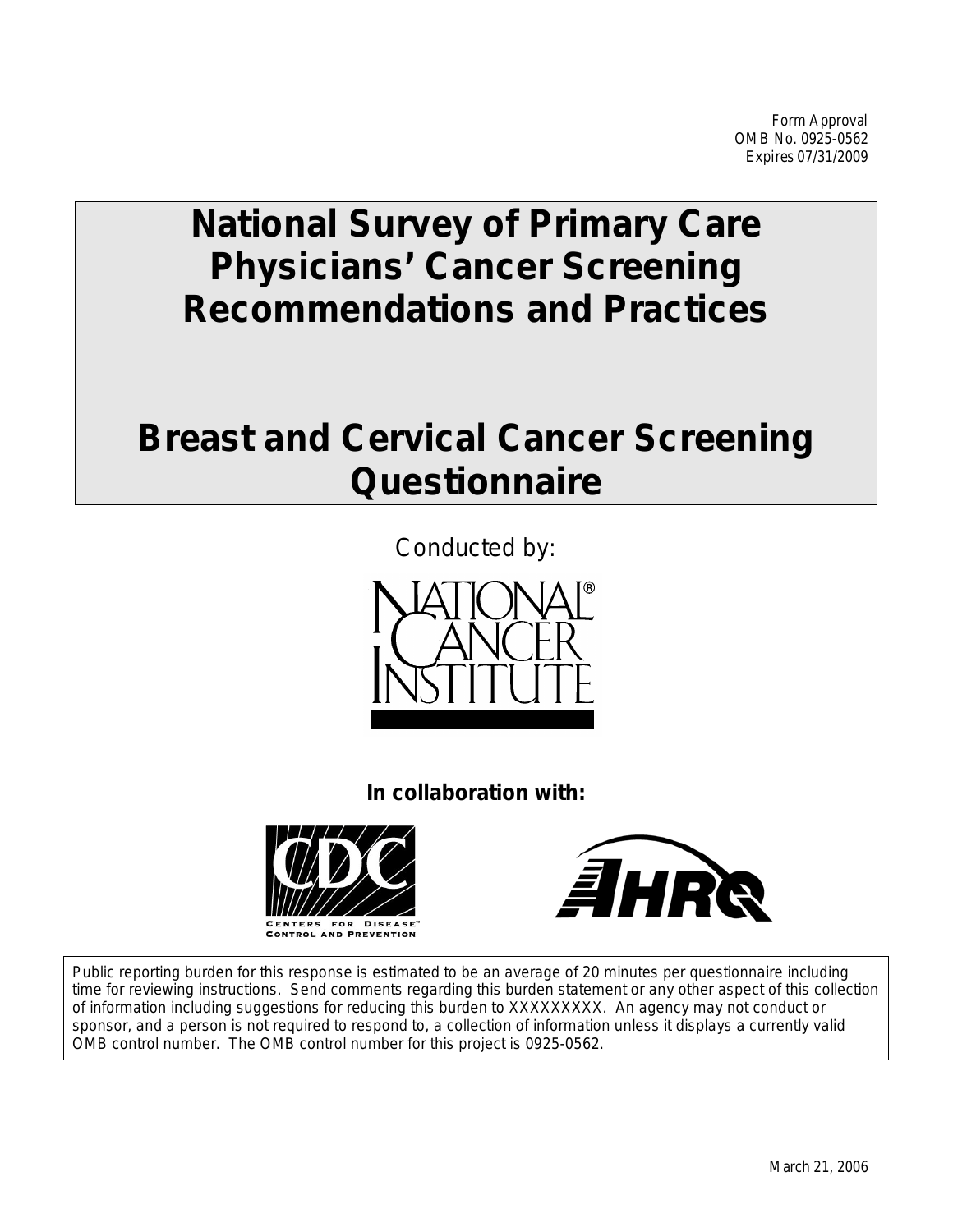# **National Survey of Primary Care Physicians' Cancer Screening Recommendations and Practices**

# **Breast and Cervical Cancer Screening Questionnaire**

The National Survey of Primary Care Physicians' Cancer Screening Recommendations and Practices, sponsored by the National Cancer Institute (NCI) in collaboration with the Agency for Healthcare Research and Quality and Centers for Disease Control and Prevention, is a nation-wide survey of family and general practitioners, general internists, and obstetrician/gynecologists.

In this survey, we request that you answer questions about your attitudes and practices related to breast and cervical cancer screening procedures, **even if you are not currently performing these procedures yourself.** Because the survey is designed to accommodate a wide range of primary care physicians and practice settings, you may find that some questions do not apply to you.

Your name and contact number were provided to us by the American Medical Association. All information you provide in this survey will remain confidential. Your answers will be aggregated with those of other respondents in reports to NCI and any other parties.

Participation is voluntary, and there are no penalties to you for not responding. However, not responding could seriously affect the accuracy of final results, and your point of view may not be adequately represented in the survey findings.

Please fill out this survey within one week after you have received it. If you have any questions about the survey, please call us toll free at (800) 937- 8281 ext. 8343 or email at [cathyanngrundmayer@westat.com.](mailto:allisonsullivan@westat.com)

Please return the completed survey in the enclosed postage-paid envelope. If another envelope is used, please send to:

> Westat Attn: Cathy Ann Grundmayer, TB-350 1650 Research Blvd. Rockville, Maryland 20850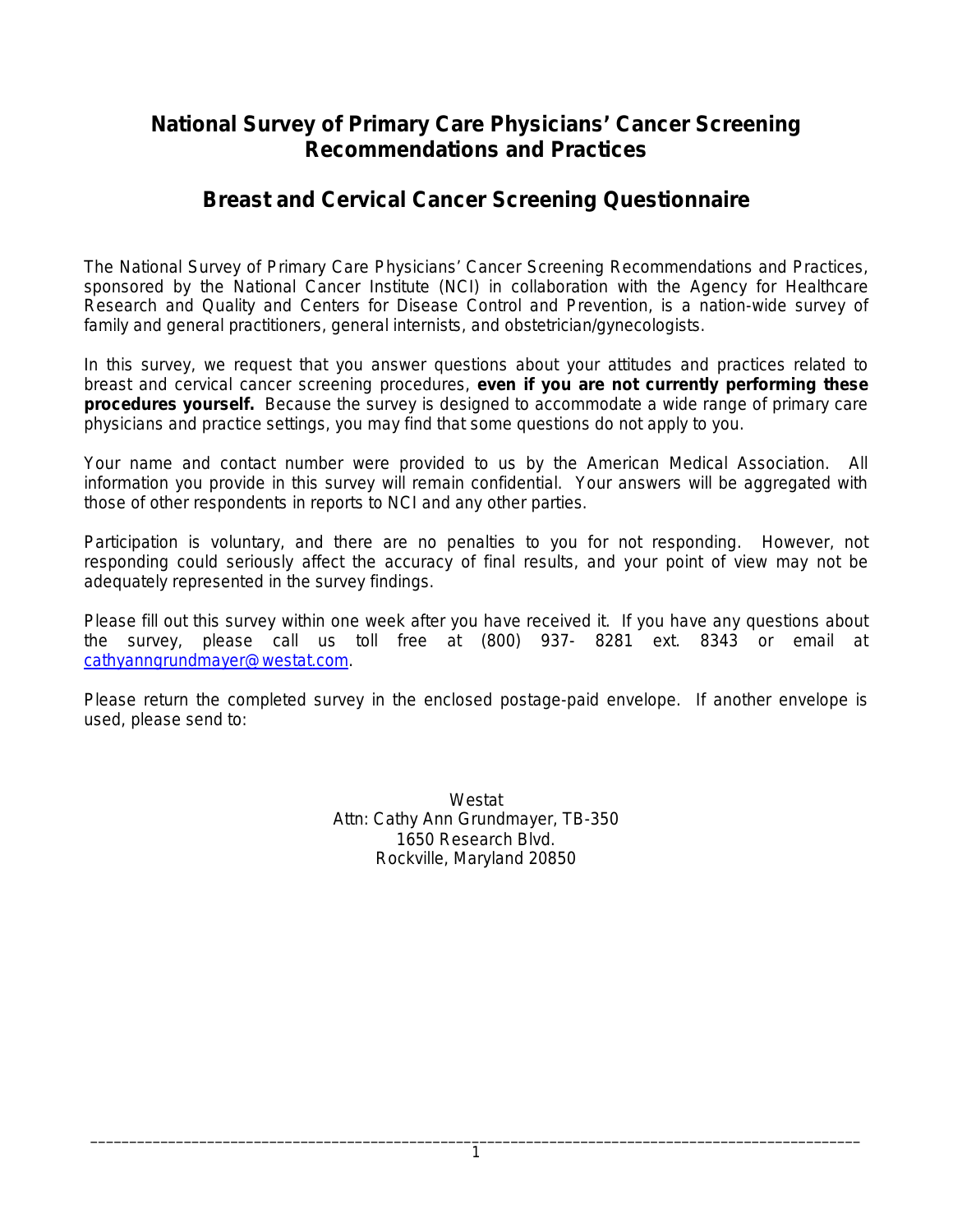# **National Survey of Primary Care Physicians' Cancer Screening Recommendations and Practice**

Survey Instructions:

- Cancer screening is defined in this survey as the periodic use of a testing procedure intended to find people at increased risk for cancer before its clinical detection or incidental discovery. Abnormal screening tests need to be evaluated to find those individuals with cancer. Cancer screening is used in patients who display no signs or symptoms of possible cancer (i.e., pain, bleeding, palpable masses, etc.).
- Many primary care physicians work in more than one setting. For the purpose of this survey, your main primary care practice is the one in which you spend the most hours per week.
- Most items are multiple choice. Please use an X or check mark to indicate your answers.
- For relevant items, if your answer is not adequately represented by available choices, please write it in after "Other (specify): \_\_\_\_\_\_

# **Part A. Breast & Cervical Cancer Screening: General**

## **\*\*A1. How effective do you believe the following screening procedures are in reducing cancer mortality in average-risk women?**

|    | How effective is<br>(CHECK ONE BOX ON EACH LINE)                   | <b>Very</b><br><b>Effective</b> | <b>Somewhat</b><br><b>Effective</b> | <b>Not</b><br><b>Effective</b> | <b>Effective-</b><br>ness<br><b>Not</b><br><b>Known</b> | <b>Not Sure</b> |
|----|--------------------------------------------------------------------|---------------------------------|-------------------------------------|--------------------------------|---------------------------------------------------------|-----------------|
|    | <b>Breast Cancer Procedures:</b>                                   |                                 |                                     |                                |                                                         |                 |
| a. | Clinical breast exam (performed<br>by practitioner)                | 11                              | $\mathcal{P}$                       | 3 <sup>1</sup>                 |                                                         | 5 <sup>1</sup>  |
|    | b. Breast self-exam (performed by<br>patient)                      |                                 | $\overline{2}$                      | 3 <sup>1</sup>                 |                                                         | 5L              |
| C. | Screen-film mammography for<br>women 40-49 years                   |                                 | $2^{\sim}$                          | зL                             |                                                         | 5               |
| d. | Screen-film mammography for<br>women 50+ years                     |                                 | $\overline{2}$                      | 3 <sup>1</sup>                 |                                                         | 5 <sup>1</sup>  |
| е. | Digital mammography                                                | $\mathbf{1}$                    | $\mathcal{P}$                       | зI                             |                                                         | 5 <sup>1</sup>  |
|    | <b>Cervical Cancer Procedures:</b>                                 |                                 |                                     |                                |                                                         |                 |
| f. | Pap test (conventional cytology)                                   |                                 | $\mathcal{P}$                       | зI.                            |                                                         | 51              |
| q. | Pap test (liquid based cytology,<br>e.g., Thin Prep® or SurePath®) |                                 | $\overline{2}$                      | $\mathsf{B}$                   |                                                         | 51              |
|    | h. HPV DNA test with Pap test                                      |                                 | 2                                   | 3                              |                                                         | 51              |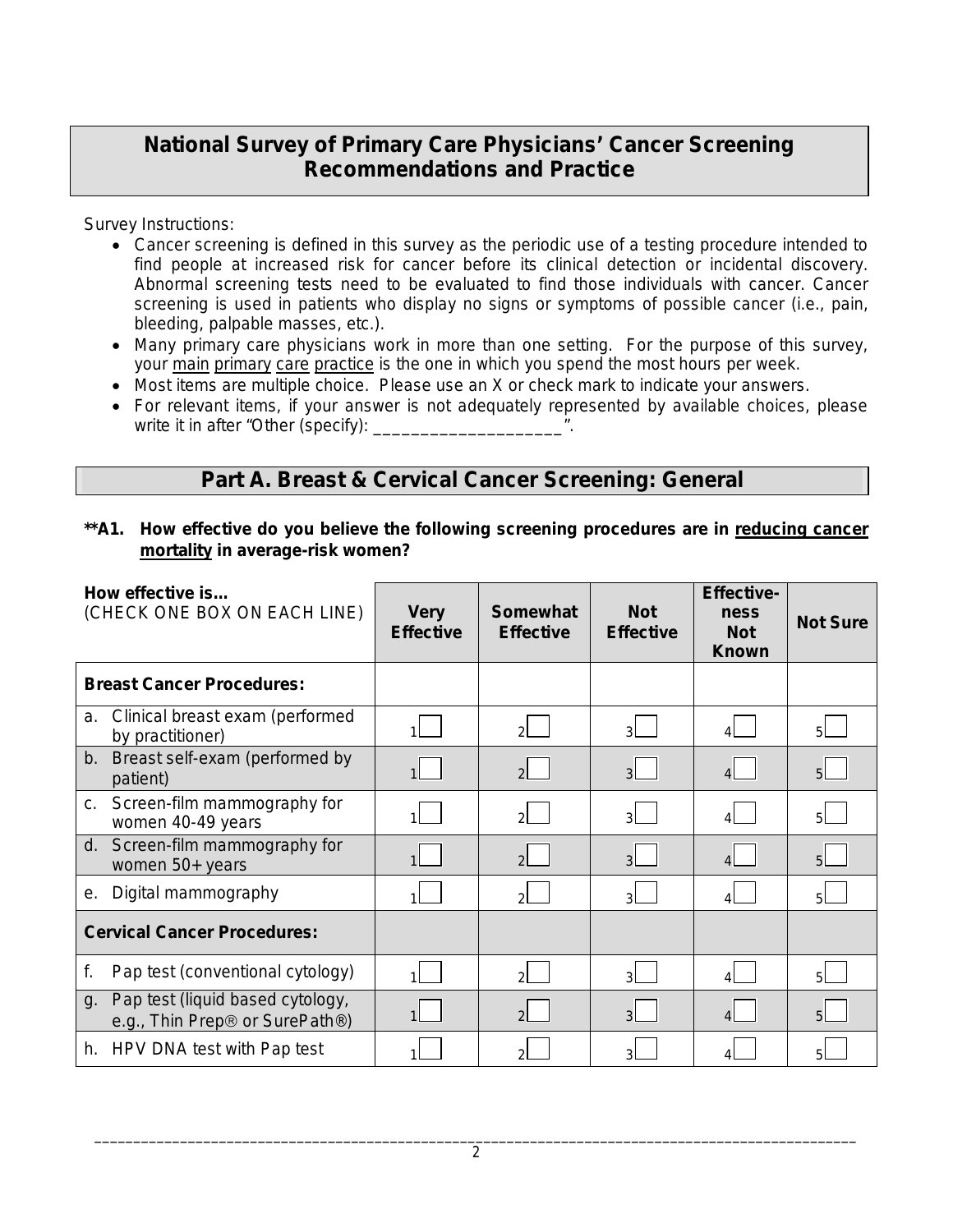## **\*\*A2. In your clinical practice how influential are breast and cervical cancer screening guidelines from the following organizations?**

| How influential is<br>(CHECK ONE BOX ON EACH LINE)         | <b>Very</b><br><b>Influential</b> | <b>Somewhat</b><br><b>Influential</b> | <b>Not</b><br><b>Influential</b> | <b>Not</b><br><b>Applicable</b><br>or Not<br><b>Familiar</b><br><b>With</b> |
|------------------------------------------------------------|-----------------------------------|---------------------------------------|----------------------------------|-----------------------------------------------------------------------------|
| <b>Breast Cancer Screening Guidelines from:</b>            |                                   |                                       |                                  |                                                                             |
| U.S. Preventive Services Task Force<br>a.                  |                                   | $\overline{2}$                        | 3 <sup>l</sup>                   | $\Delta$                                                                    |
| <b>American Cancer Society</b><br>b.                       |                                   | $\mathcal{P}$                         | વ્રા                             |                                                                             |
| c. American College of Obstetricians &<br>Gynecologists    |                                   | $\mathcal{P}$                         | зI                               |                                                                             |
| d. American Academy of Family Physicians                   |                                   | $\mathfrak{p}$                        | 31                               |                                                                             |
| e. American College of Physicians                          | 1 <sup>1</sup>                    | $\mathcal{P}$                         | $\overline{\mathbf{3}}$          | $\overline{A}$                                                              |
| f.<br>Other (specify):                                     |                                   | $\mathcal{P}$                         | $\overline{\mathbf{3}}$          |                                                                             |
| <b>Cervical Cancer Screening Guidelines from:</b>          |                                   |                                       |                                  |                                                                             |
| U.S. Preventive Services Task Force<br>g.                  |                                   | $\overline{2}$                        | $\mathbf{R}$                     |                                                                             |
| h. American Cancer Society                                 |                                   | $\mathcal{P}$                         |                                  |                                                                             |
| i.<br>American College of Obstetricians &<br>Gynecologists |                                   | $\overline{\phantom{0}}$              | $\overline{\mathbf{3}}$          |                                                                             |
| American Academy of Family Physicians<br>j.                |                                   | $\mathfrak{p}$                        | 3                                |                                                                             |
| American College of Physicians<br>k.                       |                                   | $\overline{2}$                        | લ                                |                                                                             |
| Other (specify):<br>I.                                     |                                   |                                       |                                  |                                                                             |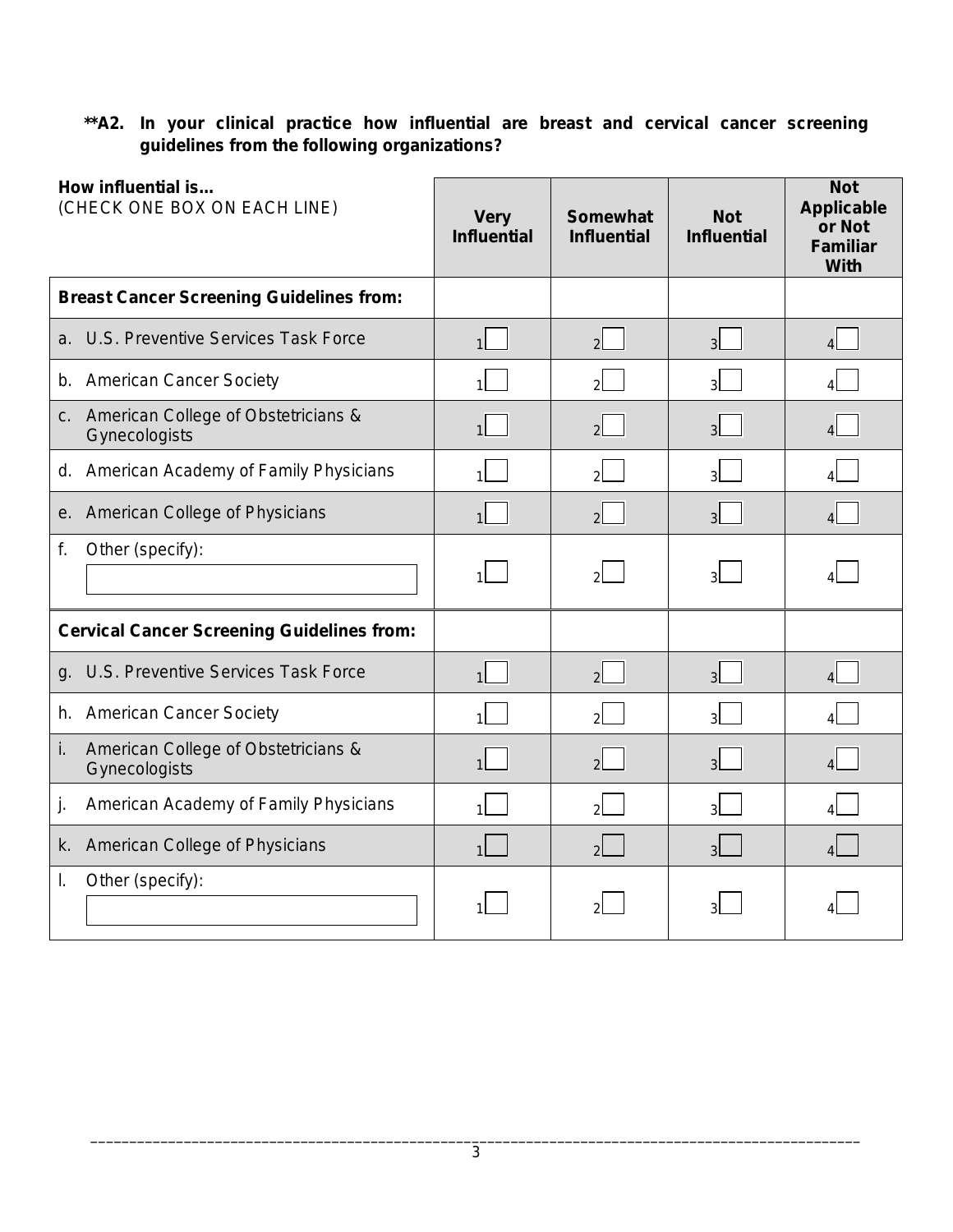# **Part B. Breast Cancer Screening**

NOTE: Please respond based on how you actually practice; we are interested in how your patients are screened.

**\*\*B1. Please complete the table below based on your recommendations to asymptomatic, average-risk female patients (in good health for their age) for breast cancer screening. If you do not routinely recommend a particular screening test, check "no" and go to the next row.**

| For women 40-49 years old,<br>do you routinely<br>recommend          | <b>Your Recommended</b><br><b>Frequency of Screening</b> |
|----------------------------------------------------------------------|----------------------------------------------------------|
| Clinical breast exam<br>a.<br>(performed by practitioner)            | EVERY                                                    |
| Yes<br>No                                                            | <b>MONTHS</b>                                            |
| <b>Breast self-exam</b><br>b.<br>(performed by patient)<br>Yes<br>No | <b>EVERY</b><br><b>MONTHS</b>                            |
| Mammography<br>C.<br>Yes<br>Nο                                       | <b>EVERY</b><br><b>MONTHS</b>                            |

| For women 50+ years old,<br>do you routinely<br>recommend                     | <b>Your Recommended</b><br><b>Frequency of Screening</b> | Is there an age at which you no<br>longer recommend screening<br>for healthy women?                                                                                                                                                                                                                                                                                                                                      |
|-------------------------------------------------------------------------------|----------------------------------------------------------|--------------------------------------------------------------------------------------------------------------------------------------------------------------------------------------------------------------------------------------------------------------------------------------------------------------------------------------------------------------------------------------------------------------------------|
| Clinical breast exam<br>d.<br>(performed by practitioner)<br>Yes<br><b>No</b> | <b>EVERY</b><br><b>MONTHS</b>                            | Yes, age ____ ___<br><b>No</b>                                                                                                                                                                                                                                                                                                                                                                                           |
| e. Breast self-exam<br>(performed by patient)<br>Yes<br>No.                   | <b>EVERY</b><br><b>MONTHS</b>                            | Yes, age $\frac{1}{\sqrt{1-\frac{1}{2}}\sqrt{1-\frac{1}{2}}\sqrt{1-\frac{1}{2}}\sqrt{1-\frac{1}{2}}\sqrt{1-\frac{1}{2}}\sqrt{1-\frac{1}{2}}\sqrt{1-\frac{1}{2}}\sqrt{1-\frac{1}{2}}\sqrt{1-\frac{1}{2}}\sqrt{1-\frac{1}{2}}\sqrt{1-\frac{1}{2}}\sqrt{1-\frac{1}{2}}\sqrt{1-\frac{1}{2}}\sqrt{1-\frac{1}{2}}\sqrt{1-\frac{1}{2}}\sqrt{1-\frac{1}{2}}\sqrt{1-\frac{1}{2}}\sqrt{1-\frac{1}{2}}\sqrt{1-\frac{1$<br><b>No</b> |
| f.<br>Mammography<br>Yes                                                      | <b>EVERY</b><br><b>MONTHS</b>                            | Yes, age $\_\_\_\_\_\_\_\_\_\_\_$<br><b>No</b>                                                                                                                                                                                                                                                                                                                                                                           |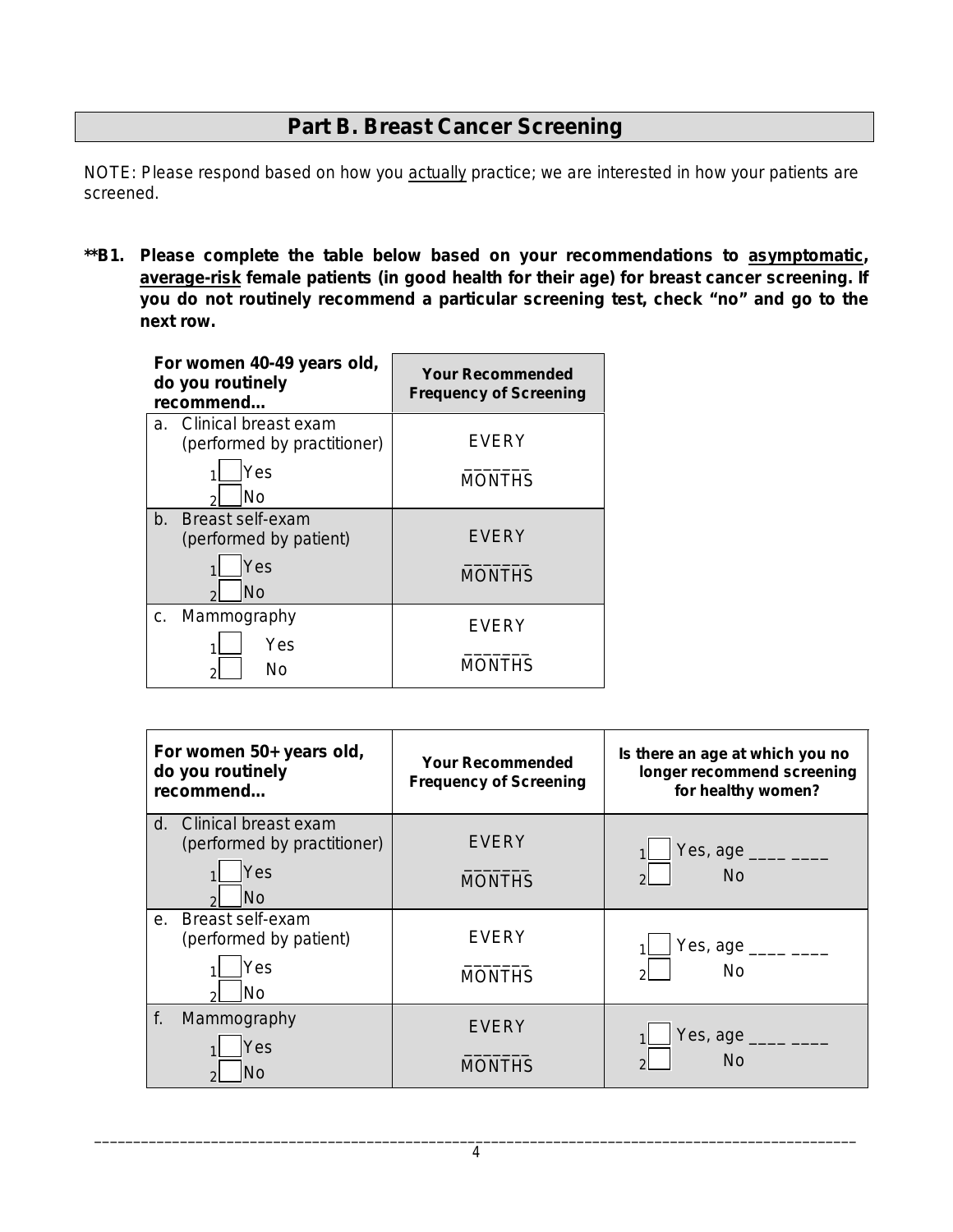- **B2. Which screening test or test combination would you be most likely to recommend for the following female patients? Assume that they are:**
	- **Asymptomatic and at average risk; and**
	- **Treated in an ideal setting, without systemic or financial barriers to receiving care.**

| Which screening test(s)<br>would you recommend for<br>a<br>(CHECK ONE BOX ON<br><b>EACH LINE)</b>                                                                             | <b>Clinical</b><br>breast<br>exam only | Mammo-<br>graphy<br>only | <b>Both</b><br>clinical<br>breast<br>exam and<br>mammo-<br>graphy | <b>Other</b><br>(specify): | <b>No</b><br>screening |
|-------------------------------------------------------------------------------------------------------------------------------------------------------------------------------|----------------------------------------|--------------------------|-------------------------------------------------------------------|----------------------------|------------------------|
| a. Healthy 50-year-old                                                                                                                                                        | 01                                     | 02l                      | 03l                                                               |                            | 06l                    |
| b. Healthy 65-year-old                                                                                                                                                        | 01                                     | 02 <sub>2</sub>          | 03 <sub>l</sub>                                                   |                            | 06l                    |
| c. Healthy 80-year-old                                                                                                                                                        | 01                                     | 02 <sub>l</sub>          | 03 <sub>l</sub>                                                   |                            | 06l                    |
| d.50-year-old with ischemic<br>cardiomyopathy who<br>experiences dyspnea with<br>ordinary activity (NY Heart<br>Association Class II) treated<br>with appropriate medication  | 01                                     | 02                       | 03 <sup>1</sup>                                                   |                            | 06 <sub>l</sub>        |
| e.65-year-old with ischemic<br>cardiomyopathy who<br>experiences dyspnea with<br>ordinary activity (NY Heart<br>Association Class II) treated<br>with appropriate medication  | 01                                     | 02                       | oзl                                                               |                            | lan                    |
| f. 80-year-old with ischemic<br>cardiomyopathy who<br>experiences dyspnea with<br>ordinary activity (NY Heart<br>Association Class II) treated<br>with appropriate medication | 01                                     | 02                       | 03                                                                |                            | 06l                    |
| g.50-year-old with<br>unresectable non-small cell<br>lung cancer                                                                                                              | 01                                     | 02 <sub>l</sub>          | 03                                                                |                            | 06L                    |
| h. 65-year-old with<br>unresectable non-small cell<br>lung cancer                                                                                                             | 01                                     | 02                       | 03                                                                |                            | 06L                    |
| i. 80-year-old with<br>unresectable non-small cell<br>lung cancer                                                                                                             | 01l                                    | 02                       | oзl                                                               |                            | 06l                    |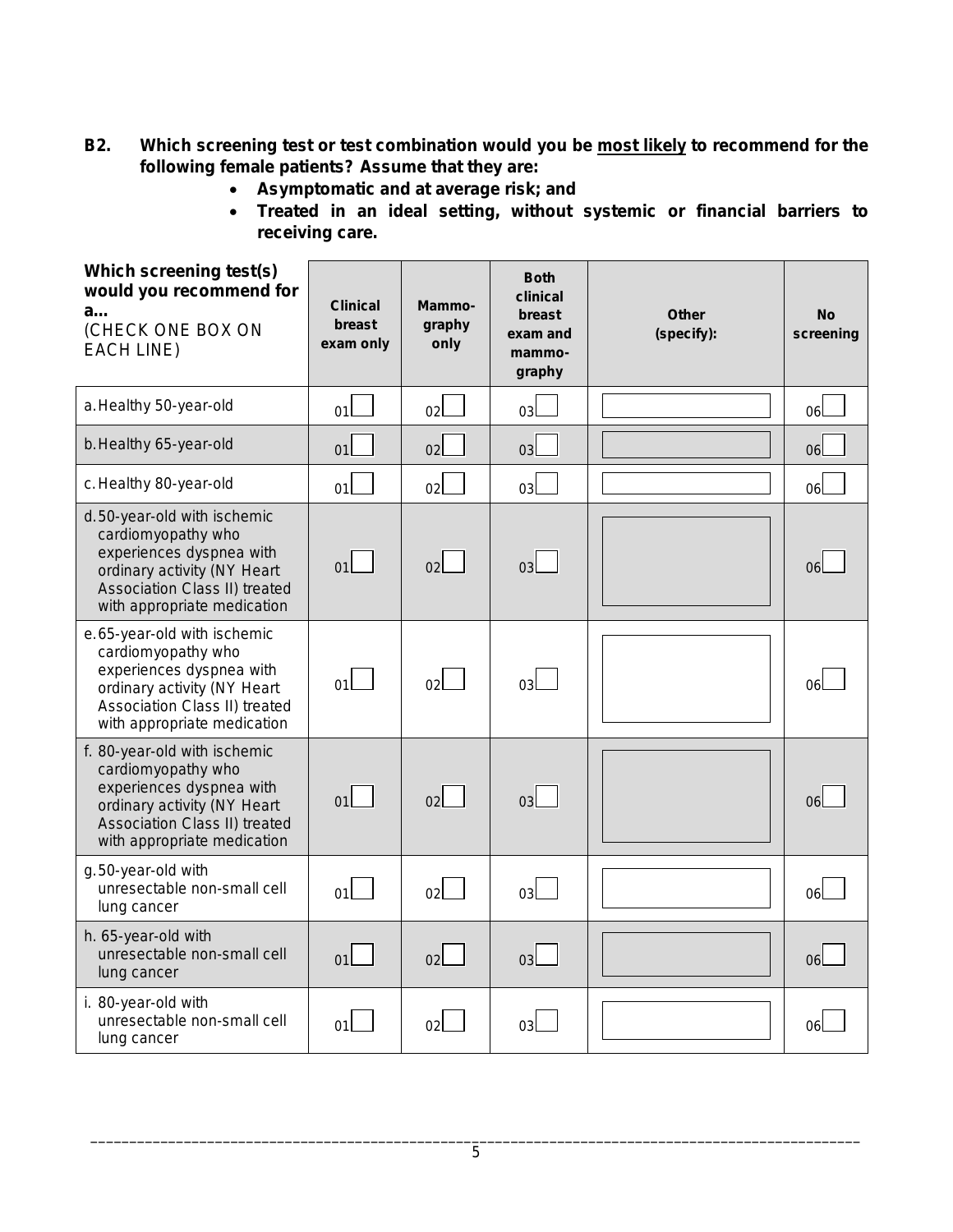**B3. There are several components to providing breast cancer screening and follow-up care. For each component of care listed below, please indicate how this service is usually delivered to your female patients.** 

| (CHECK ALL<br>THAT APPLY ON<br><b>EACH LINE)</b>                      | I do<br>this<br>myself | <b>Another medical</b><br>care provider in<br>my practice (e.g.,<br>nurse<br>practitioner,<br>physician's<br>assistant) and I<br>share<br>responsibility for<br>this care | Another<br>medical care<br>Another<br>provider in<br>physician (e.g.,<br>my practice<br>radiologist,<br>(e.g., nurse<br>surgeon, etc.)<br>to whom I refer<br>practitioner,<br>physician's<br>my patients<br>assistant)<br>provides this<br>provides this<br>care<br>care |  | I am not<br>involved<br>in this<br>care | <b>Other</b><br>(Describe) |
|-----------------------------------------------------------------------|------------------------|---------------------------------------------------------------------------------------------------------------------------------------------------------------------------|--------------------------------------------------------------------------------------------------------------------------------------------------------------------------------------------------------------------------------------------------------------------------|--|-----------------------------------------|----------------------------|
| a. Discuss risks and<br>benefits of breast<br>cancer screening        |                        |                                                                                                                                                                           |                                                                                                                                                                                                                                                                          |  |                                         |                            |
| b. Refer for<br>mammography                                           |                        |                                                                                                                                                                           |                                                                                                                                                                                                                                                                          |  |                                         |                            |
| c. Perform clinical<br>breast exam                                    |                        |                                                                                                                                                                           |                                                                                                                                                                                                                                                                          |  |                                         |                            |
| d. Discuss<br>mammography<br>results with<br>patients                 |                        |                                                                                                                                                                           |                                                                                                                                                                                                                                                                          |  |                                         |                            |
| e.Recommend<br>follow-up care for<br>positive clinical<br>breast exam |                        |                                                                                                                                                                           |                                                                                                                                                                                                                                                                          |  |                                         |                            |
| f. Recommend<br>follow-up care for<br>positive<br>mammogram           |                        |                                                                                                                                                                           |                                                                                                                                                                                                                                                                          |  |                                         |                            |
| g. Teach breast self-<br>exam                                         |                        |                                                                                                                                                                           |                                                                                                                                                                                                                                                                          |  |                                         |                            |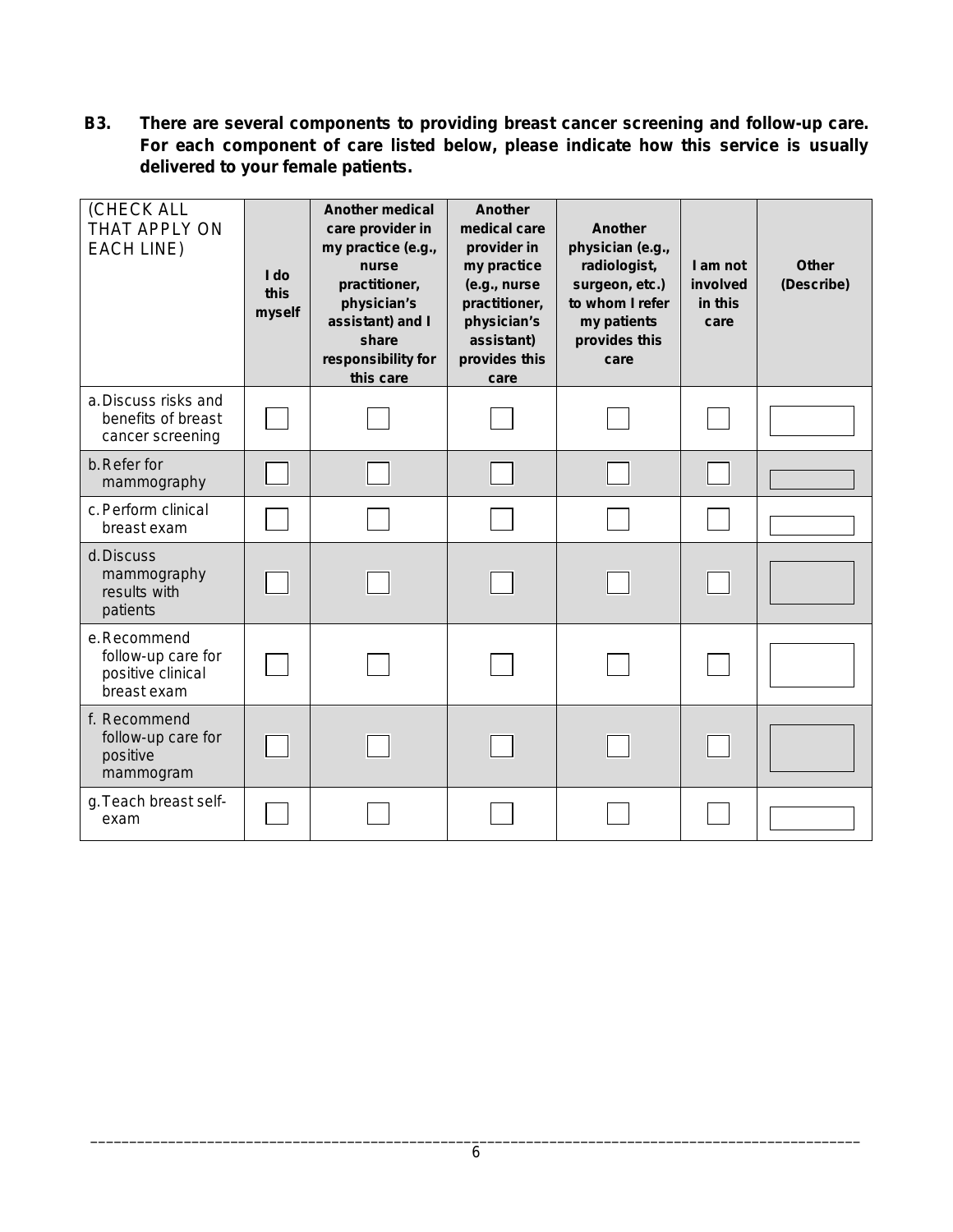**B4. During a typical month, how many asymptomatic, average-risk female patients do you refer for screening mammography?** (YOUR BEST ESTIMATE IS FINE). (CHECK ONE BOX)

| 0 (SKIP TO QUESTION B5) |
|-------------------------|
| $1 - 10$                |
| $11 - 20$               |
| $21 - 30$               |
| $31 - 40$               |
| More than 40            |

- **B4a. How often do you refer your asymptomatic, average-risk female patients specifically for breast cancer screening with digital mammography?** (CHECK ONE BOX)
	- $1$  Never  $2$  Rarely  $_3$  | Sometimes  $_4$  | Usually
- **\*\*B5. When you talk to your asymptomatic, average-risk female patients about breast cancer screening, how often do you encounter the following?**

| (CHECK ONE BOX ON EACH LINE)                                                                | <b>Never</b> | <b>Rarely</b>  | Some-<br>times | <b>Usually</b> |
|---------------------------------------------------------------------------------------------|--------------|----------------|----------------|----------------|
| Not having enough time to discuss screening with my<br>a.<br>patients                       |              | $\overline{2}$ | $\mathbf{R}$   |                |
| My patients<br>b. Do not want to discuss breast cancer screening                            | 1            | $\overline{2}$ | 3 <sup>1</sup> |                |
| c. Have difficulty understanding the information I present<br>about breast cancer screening |              | $\mathcal{D}$  | зL             |                |
| d. Are unaware of breast cancer screening                                                   |              | $\mathcal{P}$  | $\mathcal{R}$  |                |
| e. Do not perceive breast cancer as a serious health threat                                 |              | $\mathcal{P}$  | зI             |                |
| f. Cannot afford or lack adequate insurance coverage for<br>screening mammography           |              | $\overline{2}$ | $\mathcal{A}$  |                |
| g. Other (specify):                                                                         |              | $\mathcal{D}$  |                |                |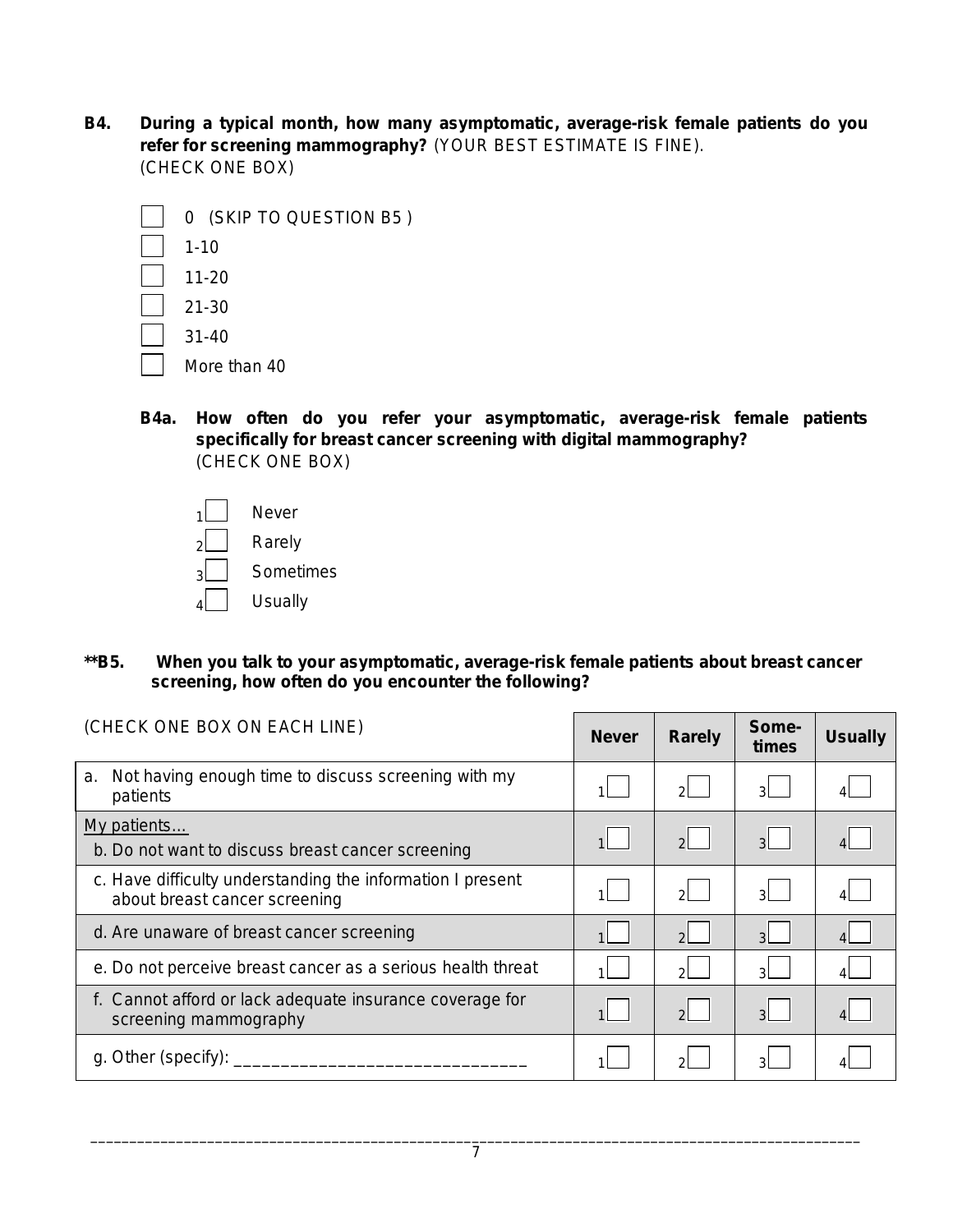### **B6. How often do you encounter the following barriers to breast cancer screening for asymptomatic, average risk female patients in your practice?**

| (CHECK ONE BOX ON EACH LINE) |                                                                                                                                 | <b>Never</b> | <b>Rarely</b> | Some-<br>times | <b>Usually</b> |
|------------------------------|---------------------------------------------------------------------------------------------------------------------------------|--------------|---------------|----------------|----------------|
| a.                           | My patients do not follow through to complete screening<br>mammography                                                          |              | ച             | વ              |                |
|                              | b. There is a shortage of facilities/trained providers in my<br>geographic area of practice to perform screening<br>mammography |              | $\Omega$      | $\mathbf{R}$   |                |
|                              | Other (specify):                                                                                                                |              |               |                |                |

## **B7. During the past 12 months, how often did your female patients wait more than 2 months after making an appointment to undergo the following procedures?**

| (CHECK ONE BOX ON EACH LINE)                                                              |  | <b>Rarely</b> | Some-<br>times | <b>Usually</b> | Don't<br><b>Know</b> |
|-------------------------------------------------------------------------------------------|--|---------------|----------------|----------------|----------------------|
| Screening mammography<br>a.                                                               |  | $\Omega$      | $\mathbf{a}$   |                | ЯI                   |
| Diagnostic mammography<br>b.                                                              |  | $\mathcal{D}$ | $\mathbf{r}$   |                | $\mathsf{R}$         |
| Follow-up for a lump found during clinical<br>C.<br>breast exam performed by practitioner |  | $\Omega$      | ി              |                | $\mathsf{R}$         |
| Follow-up for an abnormal mammogram<br>d.                                                 |  | $\Omega$      | $\Omega$       |                | $\mathsf{R}$         |

- **B8. During a typical month, on how many asymptomatic, average-risk female patients do you**  (CHECK ONE BOX) **personally perform a clinical breast exam?**
	- 0 1-10 11-20 21-30 31-40 More than 40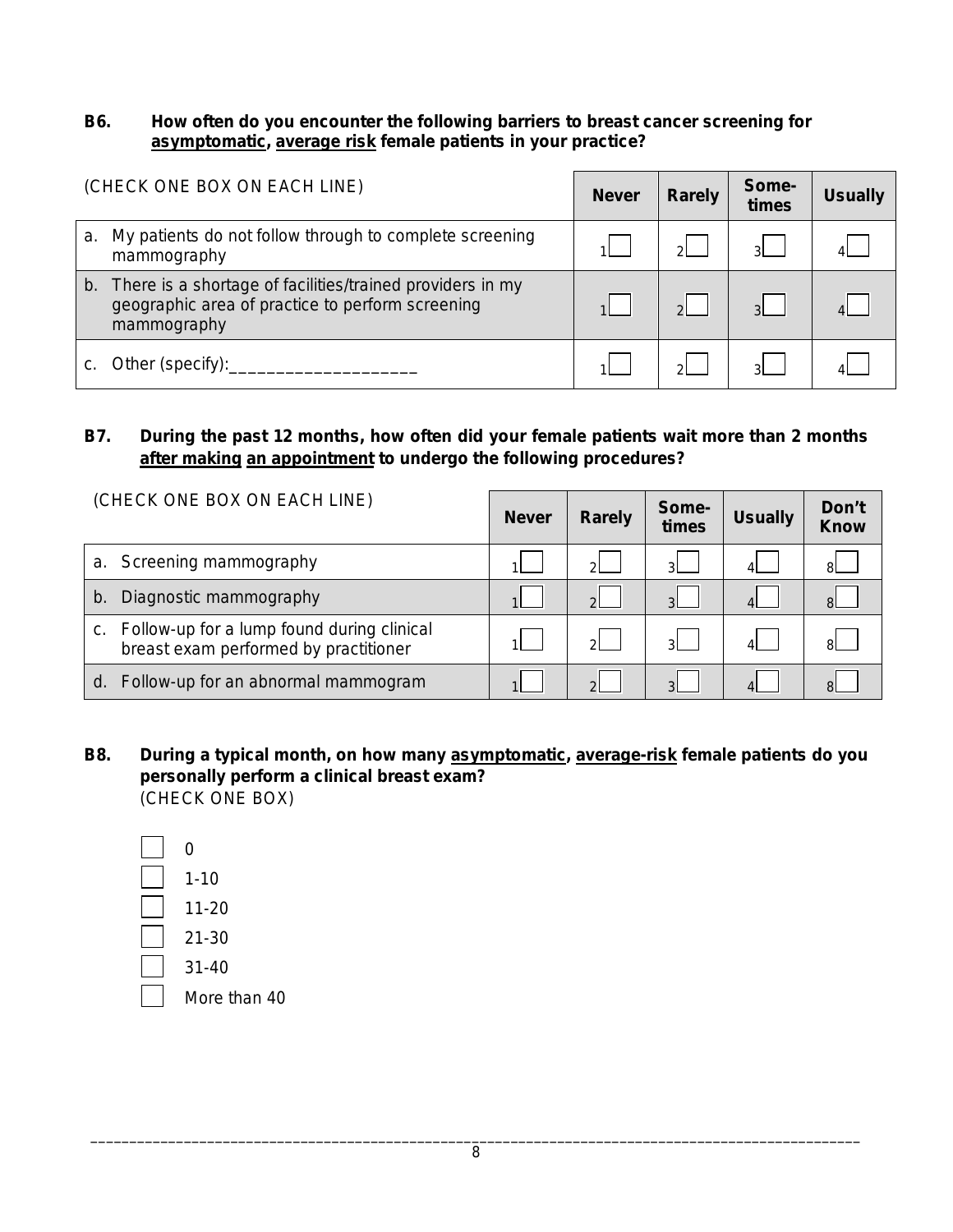## **Part C. Cervical Cancer Screening**

**C1. During a typical month, for how many asymptomatic, average-risk female patients do you**  (CHECK ONE BOX) **personally order or perform cervical cancer screening with Pap testing?**

| 0 (SKIP TO QUESTION C5 PAGE 11) |
|---------------------------------|
| $1 - 10$                        |
| $11 - 20$                       |
| $21 - 30$                       |
| $31 - 40$                       |
| More than 40                    |
|                                 |

**C2. Do you order or perform Pap testing, or work with a Nurse Practitioner or Physician's Assistant who orders or performs Pap testing for your female patients?**  (CHECK ALL THAT APPLY)

I personally order Pap testing

I personally perform Pap testing



Other *(specify)*:

**C3. Which cytology method do you use most often for cervical cancer screening?**  (CHECK ONE BOX)

 $_{01}$  | Liquid-based – specimen suspended in liquid solution

(*e.g.,* Thin Prep® or SurePath®)

 $_{02}$  Conventional cytology – smear spread on glass slide and fixed

(*e.g.,* Pap test)

95 Other (*specify*):

98 Don't know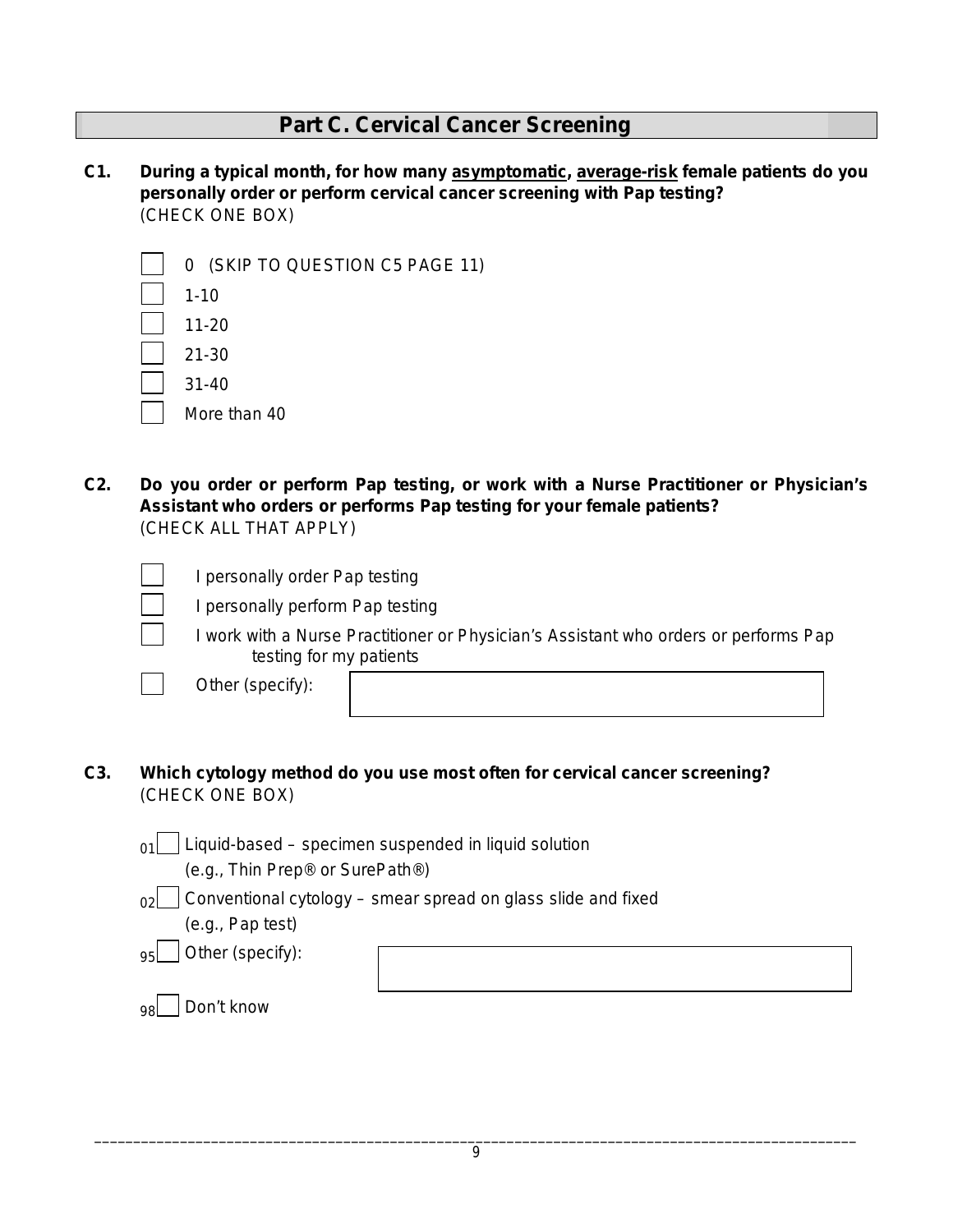**C4. Assume that the following female patients present for a routine visit in your office. What would you be most likely to recommend for Pap testing at this visit?**

| What would you<br>recommend for a<br>(CHECK ONE BOX ON<br><b>EACH LINE)</b>                                                                | Pap<br>annually<br>(at least<br>for the<br>first 3<br>years) | Pap<br>every 2<br>years | Pap<br>every 3<br>years | Pap ><br>every 3<br>years | <b>Other</b><br>(specify): | <b>No Pap</b>  |
|--------------------------------------------------------------------------------------------------------------------------------------------|--------------------------------------------------------------|-------------------------|-------------------------|---------------------------|----------------------------|----------------|
| a.18-year-old who has<br>never had sexual<br>intercourse and is<br>presenting for her first<br>gynecologic visit                           | 01                                                           | 02l                     | 03L                     | 04l                       |                            | 05l            |
| b.18-year-old who had<br>sexual intercourse for<br>the first time 1 month<br>ago and is presenting<br>for her first gynecologic<br>visit   | 01                                                           | 02                      | 03                      | 04                        |                            | 0 <sub>5</sub> |
| c.18-year-old who first<br>had sexual intercourse 3<br>years ago and is<br>presenting for her first<br>gynecologic visit                   | 01                                                           | 02                      | 03                      | 04                        |                            | 05             |
| d. 25-year-old who has<br>had no new sexual<br>partners in the last 5<br>years and 3 consecutive<br>negative Pap tests<br>performed by you | 01                                                           | 02                      | 03                      | 04                        |                            | 0 <sub>5</sub> |
| e.35-year-old who has<br>had no new sexual<br>partners in the last 5<br>years and 3 consecutive<br>negative Pap tests<br>performed by you  | 01                                                           | 02 <sub>l</sub>         | 03l                     | 04                        |                            | 05             |
| f. 35-year-old who has<br>had no new sexual<br>partners in the last 5<br>years and 1 negative<br>Pap test performed 12<br>months ago       | 01                                                           | 02                      | 03                      | 04 <sub>l</sub>           |                            | 05             |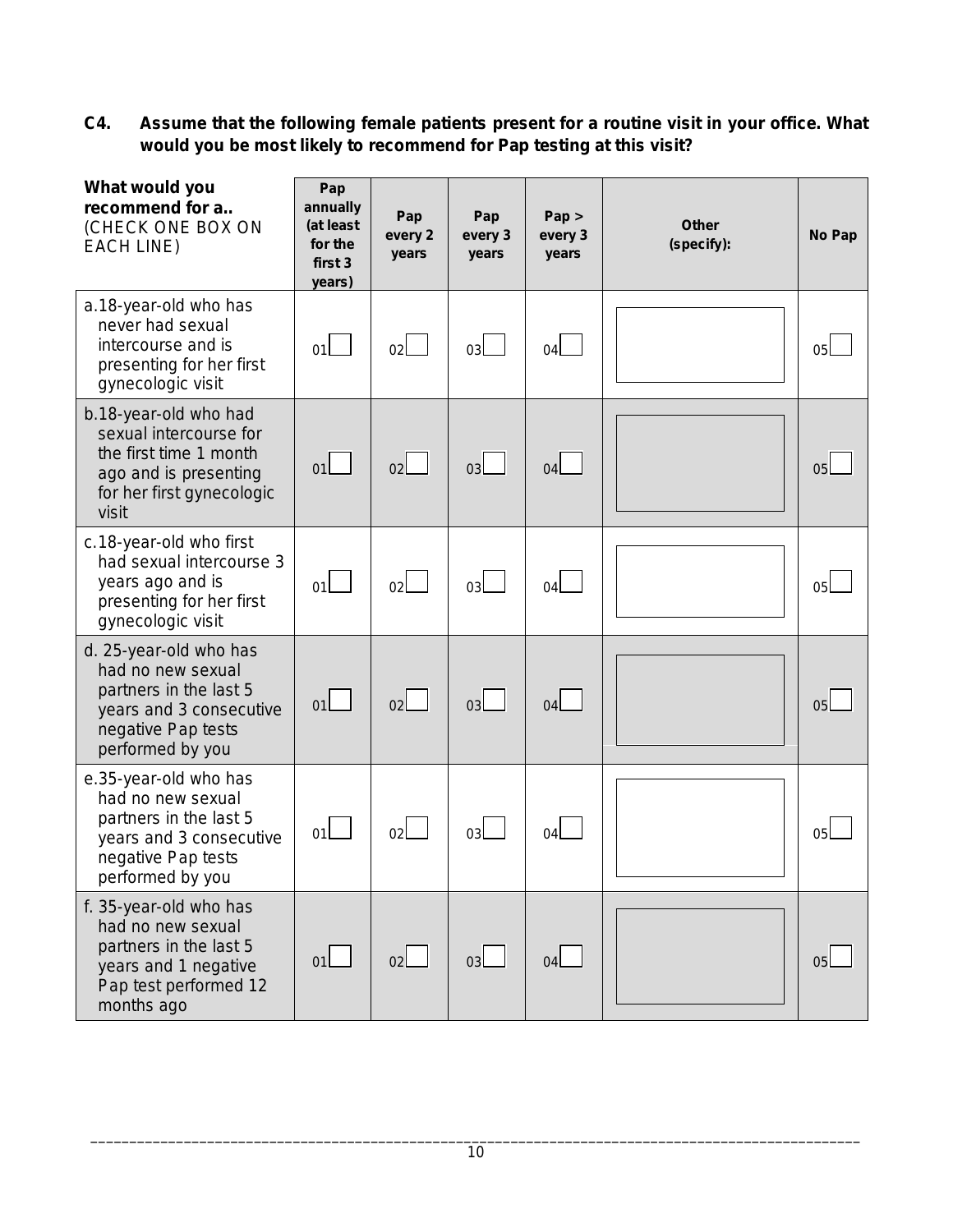| What would you<br>recommend for a<br>(CHECK ONE BOX ON<br><b>EACH LINE)</b>                                                                                                                                                                        | Pap<br>annually<br>(at least<br>for the<br>first 3<br>years) | Pap<br>every 2<br>years | Pap<br>every 3<br>years | Pap ><br>every 3<br>years | <b>Other</b><br>(specify): | No Pap         |
|----------------------------------------------------------------------------------------------------------------------------------------------------------------------------------------------------------------------------------------------------|--------------------------------------------------------------|-------------------------|-------------------------|---------------------------|----------------------------|----------------|
| g. 35-year-old whose<br>cervix was removed last<br>year during<br>hysterectomy for<br>symptomatic fibroids.<br>She has no history of<br>cervical, vaginal, or<br>vulvar dysplasia, and 3<br>consecutive negative<br>Pap tests performed by<br>you. | 01                                                           | 02                      | 03l                     | 04                        |                            | 0 <sub>5</sub> |
| h. Healthy 66-year-old<br>who has had no new<br>sexual partners in the<br>last 5 years and 3<br>consecutive negative<br>Pap tests performed by<br>you.                                                                                             | 01                                                           | 02 <sub>l</sub>         | 03                      | 04                        |                            | 0 <sub>5</sub> |
| i. 66-year-old with<br>unresectable non-small<br>cell lung cancer and 3<br>consecutive negative<br>Pap tests performed by<br>you                                                                                                                   | 01                                                           | 02                      | 03 <sub>l</sub>         | 04                        |                            | 05             |
| j. Healthy 71-year-old who<br>has had no new sexual<br>partners in the last 5<br>years and 3 consecutive<br>negative Pap tests<br>performed by you                                                                                                 | 01                                                           | 02                      | 03                      | 04                        |                            | 05             |

## **C5. Do you ever recommend Human Papilloma Virus (HPV) DNA testing for your female patients?**

 $1$  Yes, I recommend HPV DNA testing with the Pap test for routine cervical cancer screening

 $2$  Yes, I recommend HPV DNA testing as a followup test for an abnormal Pap test

3 No, I do not recommend HPV DNA testing at all (SKIP TO QUESTION C6 PAGE 13)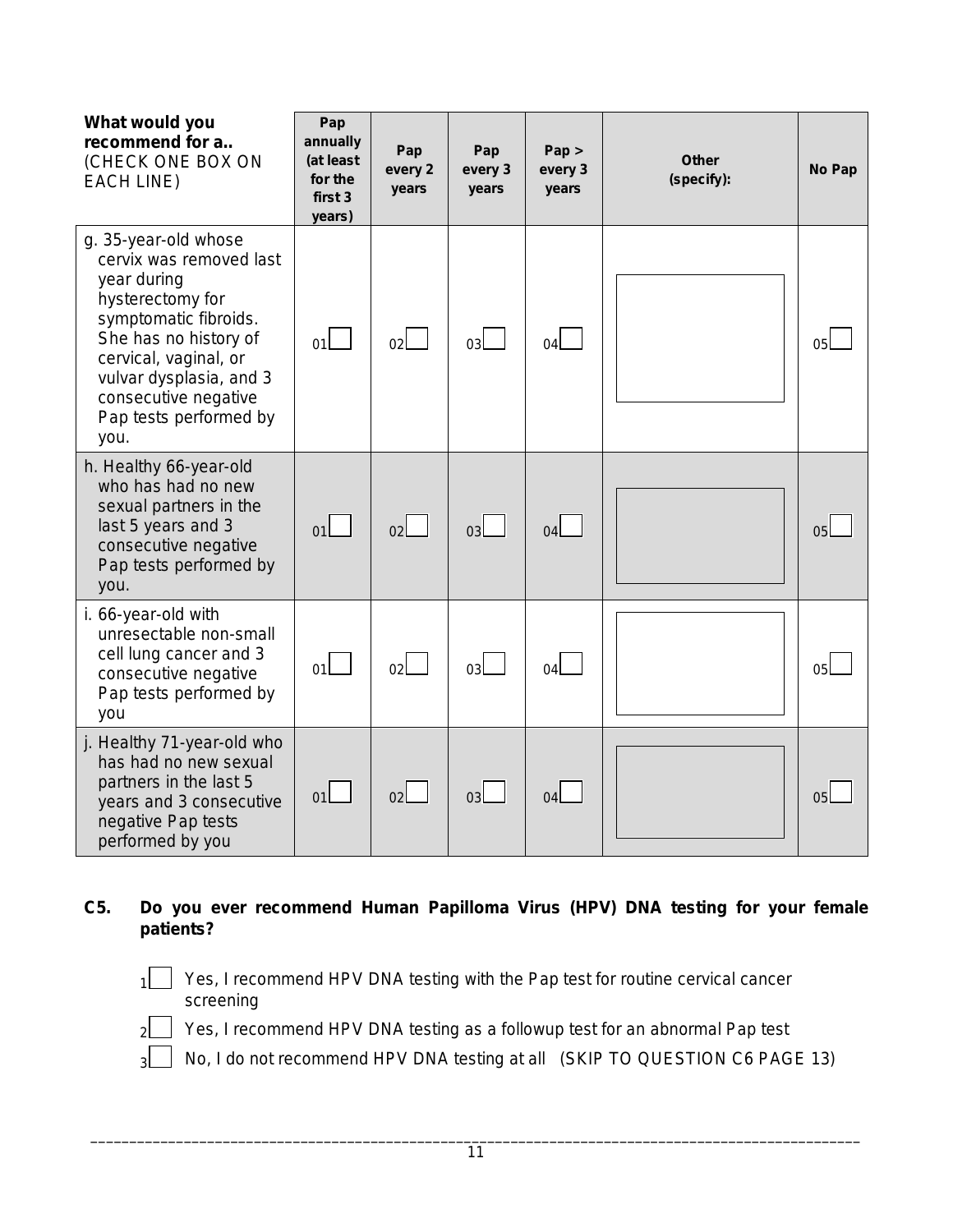## **C5a. How often do you recommend Pap and HPV DNA testing for the following female patients?**

|     | (WRITE FREQUENCY OF TESTS IN<br>EACH BOX)                                                                                                                                            | <b>Frequency of Pap Test</b><br>(If you would not perform<br>the test again, indicate 0) | <b>Frequency of HPV DNA Test</b><br>(If you would not perform<br>the test again, indicate 0) |
|-----|--------------------------------------------------------------------------------------------------------------------------------------------------------------------------------------|------------------------------------------------------------------------------------------|----------------------------------------------------------------------------------------------|
| i.  | Age 35; both HPV DNA test and<br>Pap cytology this year were<br>negative                                                                                                             | year(s)                                                                                  | year(s)                                                                                      |
| ii. | Age 35; HPV DNA test is<br>positive; Pap cytology is<br>negative; both tests were<br>performed this week                                                                             | year(s)                                                                                  | year(s)                                                                                      |
|     | iii. Age 35; HPV DNA test is<br>negative; Pap cytology shows<br>ASC-US (atypical squamous<br>cells of undetermined<br>significance) cytology; both tests<br>were performed this week | year(s)                                                                                  | year(s)                                                                                      |

## **C5b. For which abnormal or borderline Pap test result would you order an HPV DNA test?**

(CHECK ALL THAT APPLY)

- ASC-US (atypical squamous cells of undetermined significance)
- ASC-H (atypical squamous cells of undetermined significance cannot exclude high-grade intraepithelial lesion)
- LSIL (low-grade squamous intraepithelial lesion, encompassing mild dysplasia/CIN1)
- HSIL (high-grade squamous intraepithelial lesion, moderate dysplasia/CIN2, severe dysplasia/CIN3, and carcinoma *in situ*)
- AGC (atypical glandular cells)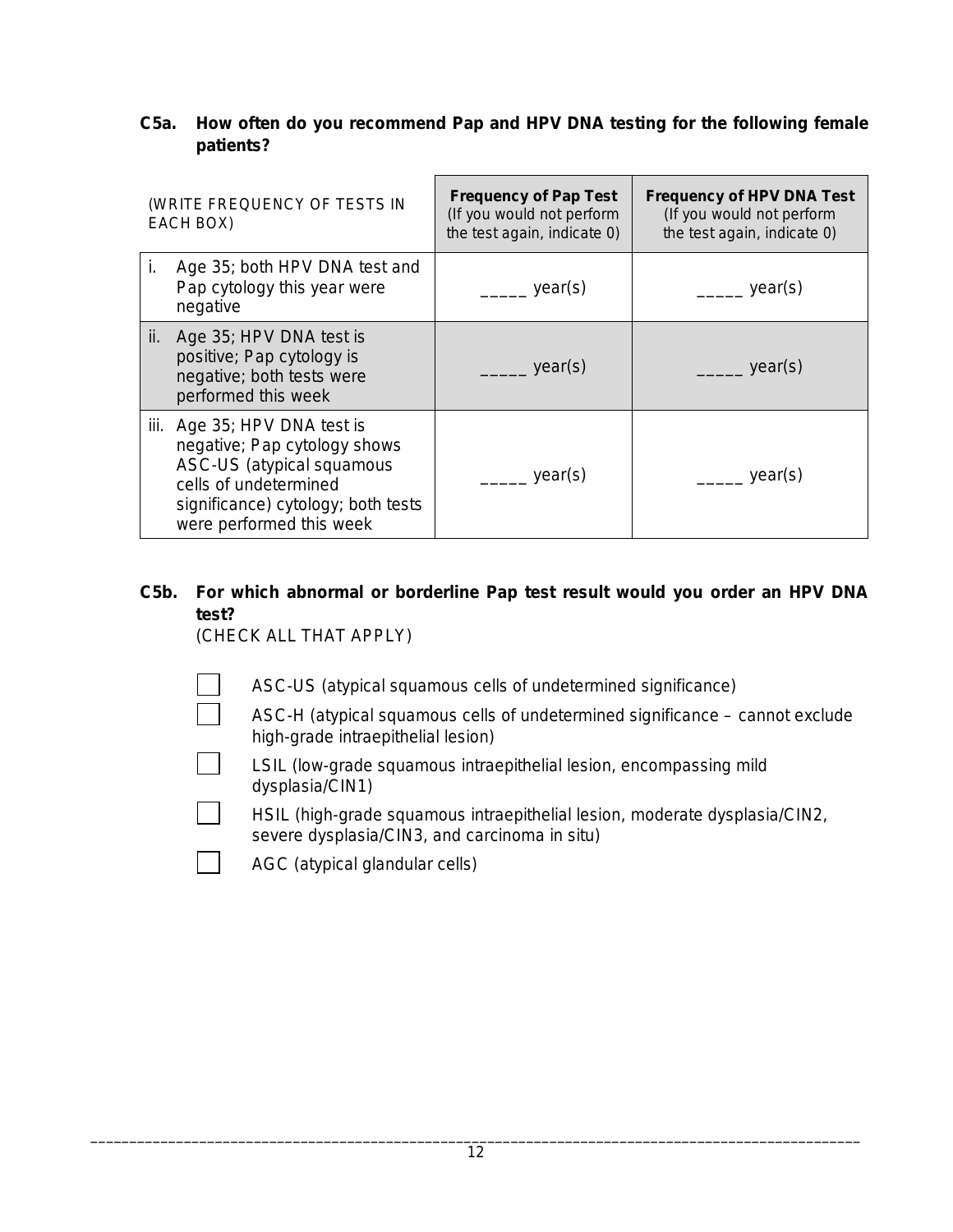## **C6. Indicate your level of agreement with the following statements:**

| (CHECK ONE BOX ON EACH LINE)                                                                                                                                                | <b>Strongly</b><br><b>Agree</b> | Some-<br>what<br><b>Agree</b> | Some-<br>what<br><b>Disagree</b> | <b>Strongly</b><br><b>Disagree</b> | <b>Not Sure</b> |
|-----------------------------------------------------------------------------------------------------------------------------------------------------------------------------|---------------------------------|-------------------------------|----------------------------------|------------------------------------|-----------------|
| a. A 35-year-old woman with no new<br>sexual partners and whose annual<br>Pap tests over the past 5 years were<br>negative should continue receiving<br>annual pelvic exams |                                 | $2^{\vert}$                   | $\mathbf{R}$                     |                                    |                 |
| b. HPV DNA testing with Pap testing is<br>more accurate than the Pap test alone<br>in predicting cervical cancer                                                            |                                 | 2                             | $\mathbf{3}$                     |                                    |                 |
| c. The HPV vaccine will impact when I<br>start cervical cancer screening among<br>females who have been fully<br>vaccinated with the HPV vaccine                            |                                 | 21.                           | 3 <sup>1</sup>                   |                                    |                 |
| d. The HPV vaccine will impact how<br>often I screen for cervical cancer<br>among females who have been fully<br>vaccinated with the HPV vaccine                            |                                 | $\mathcal{D}$                 | 3 <sup>1</sup>                   |                                    |                 |

**C7. There are several types of practice settings in which cervical cancer screening and follow-up can be handled. For the female patients below who are HPV positive and recently had a Pap test showing ASC-US, please indicate what you would typically do.** 

| (CHECK ONE BOX ON EACH LINE)      | <b>Manage in</b><br>my own<br>practice | Refer to another practitioner<br>(specify type) |
|-----------------------------------|----------------------------------------|-------------------------------------------------|
| a. Premenopausal, < 30 years old  |                                        | ച                                               |
| b. Premenopausal, >= 30 years old |                                        | $\Omega$                                        |
| c. Post menopausal                |                                        | $\sim$                                          |

**C8. During the past 12 months, did any of your patients ask if they can or should be tested for HPV?**

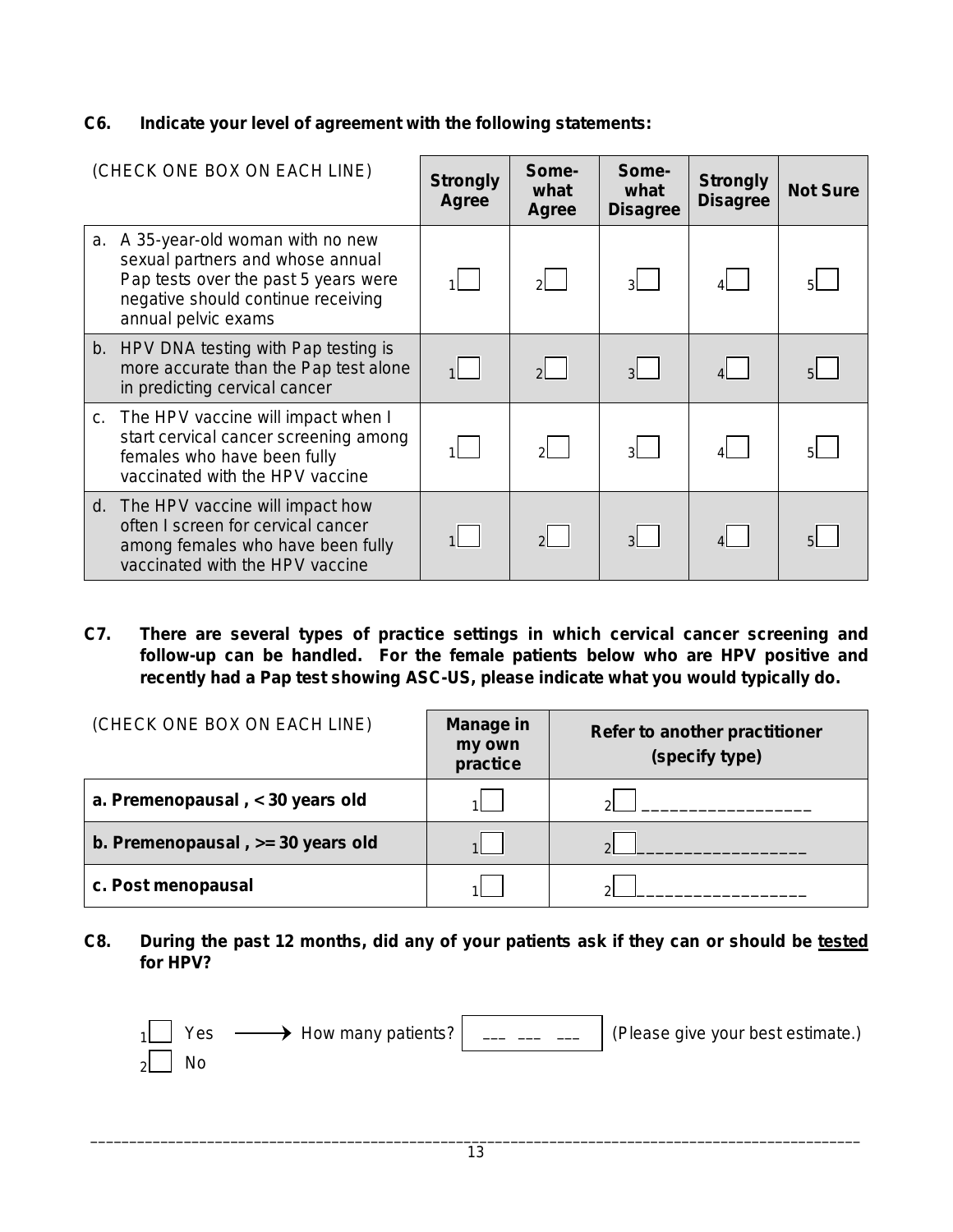## **C9. During the past 12 months, did any of your patients ask if they can or should be vaccinated against HPV?**

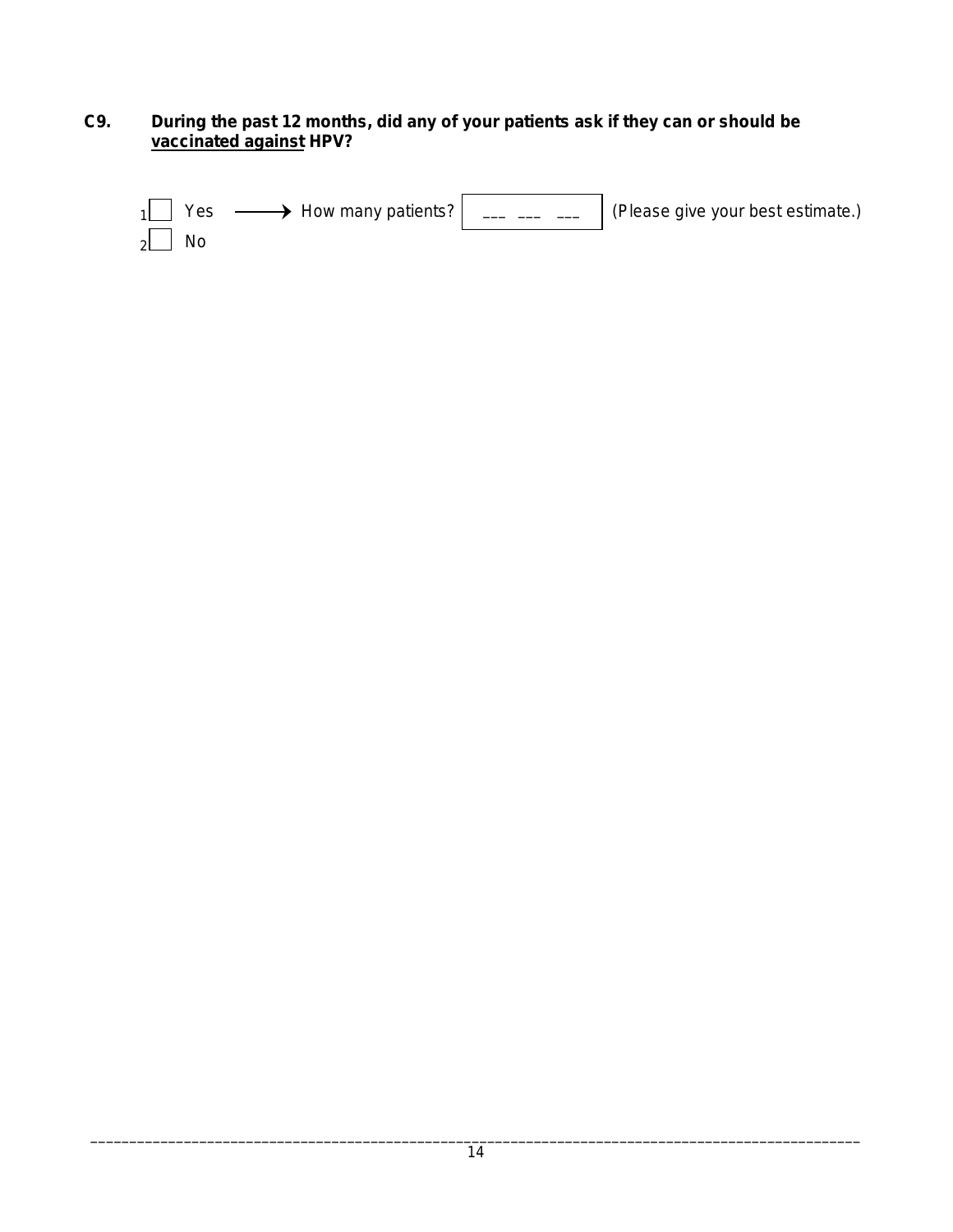# **Part D. Practice and Other Characteristics**

The questions in this final section will help us to better understand you and your medical practice.

**D1. During a typical month, approximately what percent of your professional time do you spend in the following activities?**

| a.           | <b>Providing Primary Care</b>      | $\%$                 |
|--------------|------------------------------------|----------------------|
| b.           | <b>Providing Subspecialty Care</b> | $\%$                 |
| C.           | Research                           | $\%$                 |
| d.           | Teaching                           | $\%$                 |
| е.           | Administration                     | $\frac{0}{0}$        |
| f.           | Other (specify):__________________ | $\%$                 |
| <b>Total</b> |                                    | $\frac{9}{6}$<br>100 |

*Some primary care physicians work in more than one location. Please answer the following questions as they relate to your main primary care practice location, that is, the setting where you spend the most hours per week.*

**\*D2. Which of the following categories best describes your main primary care practice location (i.e., the practice location where you spend the most hours per week)? Are you a…** 

(CHECK ONE BOX)

- $_{01}$  Full- or part-owner of a physician practice
- $_{02}$  | Employee of a physician-owned practice
- $_{03}$  Employee of a large medical group or health care system
- $_{04}$  Employee of a group or staff model HMO
- $_{05}$  | Employee of a university hospital or clinic
- $_{06}$  | Employee of a hospital or clinic not associated with a university (including community health clinics)

 $|95|$  Other (specify):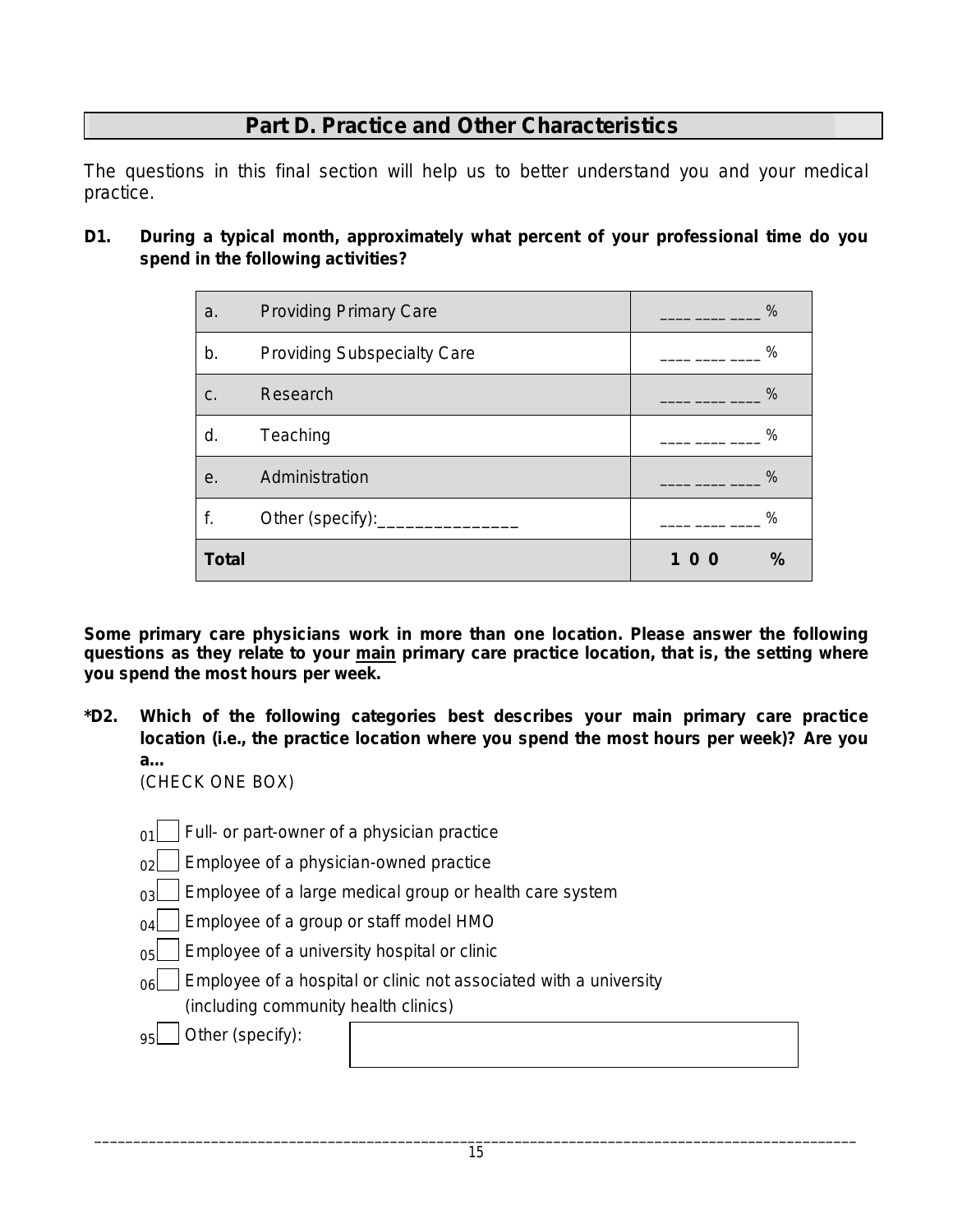**\*D3. Including yourself, about how many physicians are in this main primary care practice location?** 

(CHECK ONE BOX)

| 1         |
|-----------|
| $2 - 5$   |
| 6 - 15    |
| $16 - 49$ |
| 50 - 99   |
| $100+$    |

**\*D3a. Is your main primary care practice in a single specialty or multi-specialty setting (where a multi-specialty practice includes specialists other than primary care physicians)?**  (CHECK ONE BOX)

 $_{01}$  Single specialty

 $_{02}$  Multi-specialty

95 Other (*specify):* 

**D4. How many nurse practitioners and/or physician assistants are in your main primary care practice location?**  (CHECK ONE BOX)

| 1      |
|--------|
| +<br>2 |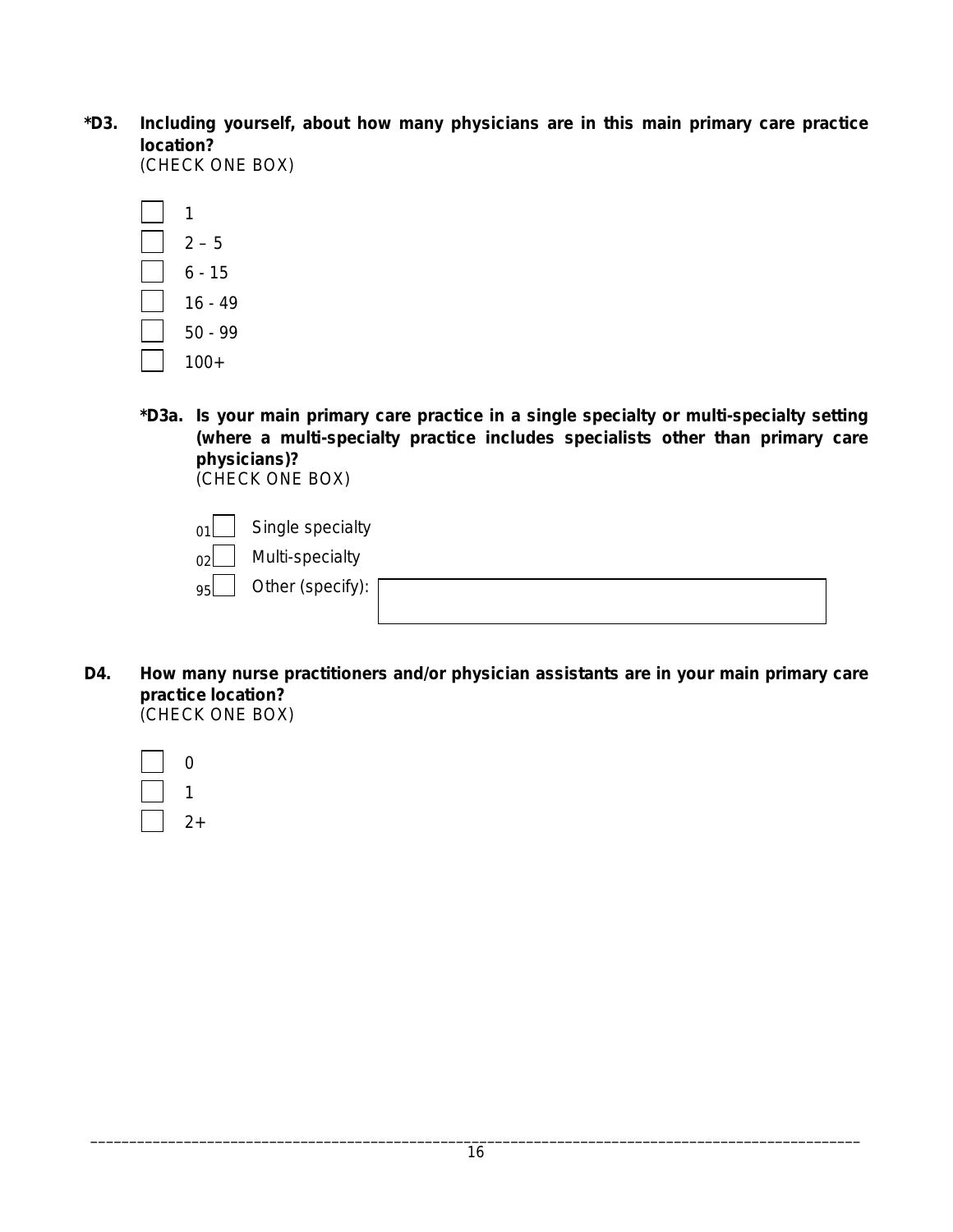## **D5. Does your main primary care practice have a mechanism to remind you or other members of the care team that a patient is due for breast or cervical cancer screening?**

| (CHECK ALL THAT APPLY IN EACH COLUMN)                                          | <b>Breast Cancer</b><br><b>Screening</b> | <b>Cervical Cancer</b><br><b>Screening</b> |
|--------------------------------------------------------------------------------|------------------------------------------|--------------------------------------------|
| a. Yes, special notation or flag in patient's chart                            |                                          |                                            |
| b. Yes, computer prompt or computer-generated flow<br>sheet                    |                                          |                                            |
| c. Yes, I routinely look it up in the medical record at the<br>time of a visit |                                          |                                            |
| d. Yes, other mechanism (specify): ____                                        |                                          |                                            |
| e. No                                                                          |                                          |                                            |
| Don't Know                                                                     |                                          |                                            |

## **D6. Does your main primary care practice have a mechanism to remind your patients that they are due for breast or cervical cancer screening?**

| (CHECK ALL THAT APPLY IN EACH COLUMN)                                                       | <b>Breast Cancer</b><br><b>Screening</b> | <b>Cervical Cancer</b><br><b>Screening</b> |
|---------------------------------------------------------------------------------------------|------------------------------------------|--------------------------------------------|
| a. Yes, verbal prompt from you or another member of<br>the care team during an office visit |                                          |                                            |
| b. Yes, reminder by US Mail                                                                 |                                          |                                            |
| c. Yes, reminder telephone call                                                             |                                          |                                            |
| d. Yes, reminder by e-mail                                                                  |                                          |                                            |
| e. Yes, personalized Web page                                                               |                                          |                                            |
| Yes, other mechanism (specify):<br>f.                                                       |                                          |                                            |
| g. No                                                                                       |                                          |                                            |
| Don't Know<br>h.                                                                            |                                          |                                            |

**D7. Has your main primary care practice implemented guidelines for breast cancer screening?** 

1 Yes  $\big]$  No (SKIP TO D8)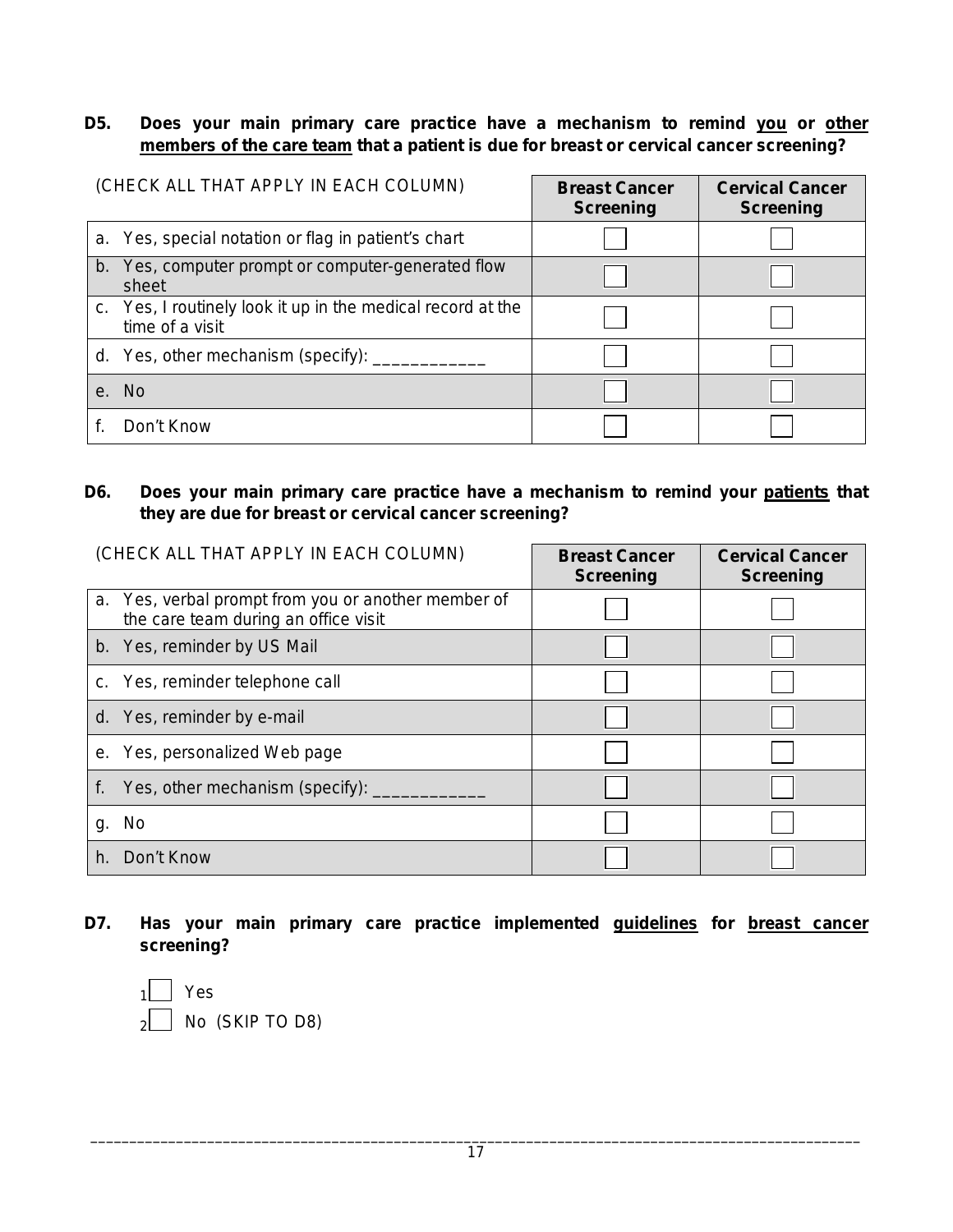**D7a. Do you have access to these practice guidelines in an electronic format (such as a Web site or computer information system)?**   $\blacksquare$ 

| (CHECK ONE BOX ON EACH LINE)                                       | Yes | No |
|--------------------------------------------------------------------|-----|----|
| $\vert$ i. At the point of care (e.g., exam room)                  |     |    |
| ii. At your desk or a work station, away from the point<br>of care |     |    |

**D8. Has your main primary care practice implemented guidelines for cervical cancer screening?** 

| $\mathbf{1}$ | Yes             |
|--------------|-----------------|
|              | No (SKIP TO D9) |

**D8a. Do you have access to these practice guidelines in an electronic format (such as a Web site or computer information system)?**

(CHECK ONE BOX ON EACH LINE) **We are not all that I we have a set of the set of the set of the set of the set of the set of the set of the set of the set of the set of the set of the set of the set of the set of the set of** 

|                                                            | <b>Yes</b> | NO |
|------------------------------------------------------------|------------|----|
| i. At the point of care $(e.g., e x am room)$              |            |    |
| ii. At your desk or a work station, away from the point of |            |    |
| care                                                       |            |    |

**D9. What type of medical record system does your main primary care practice use?**  (CHECK ONE BOX)



- $|z|$  Partial electronic medical records (*e.g.*, lab results available electronically, but patient history on paper)
- $_3$  | In transition from paper to full electronic medical records
- Full electronic medical records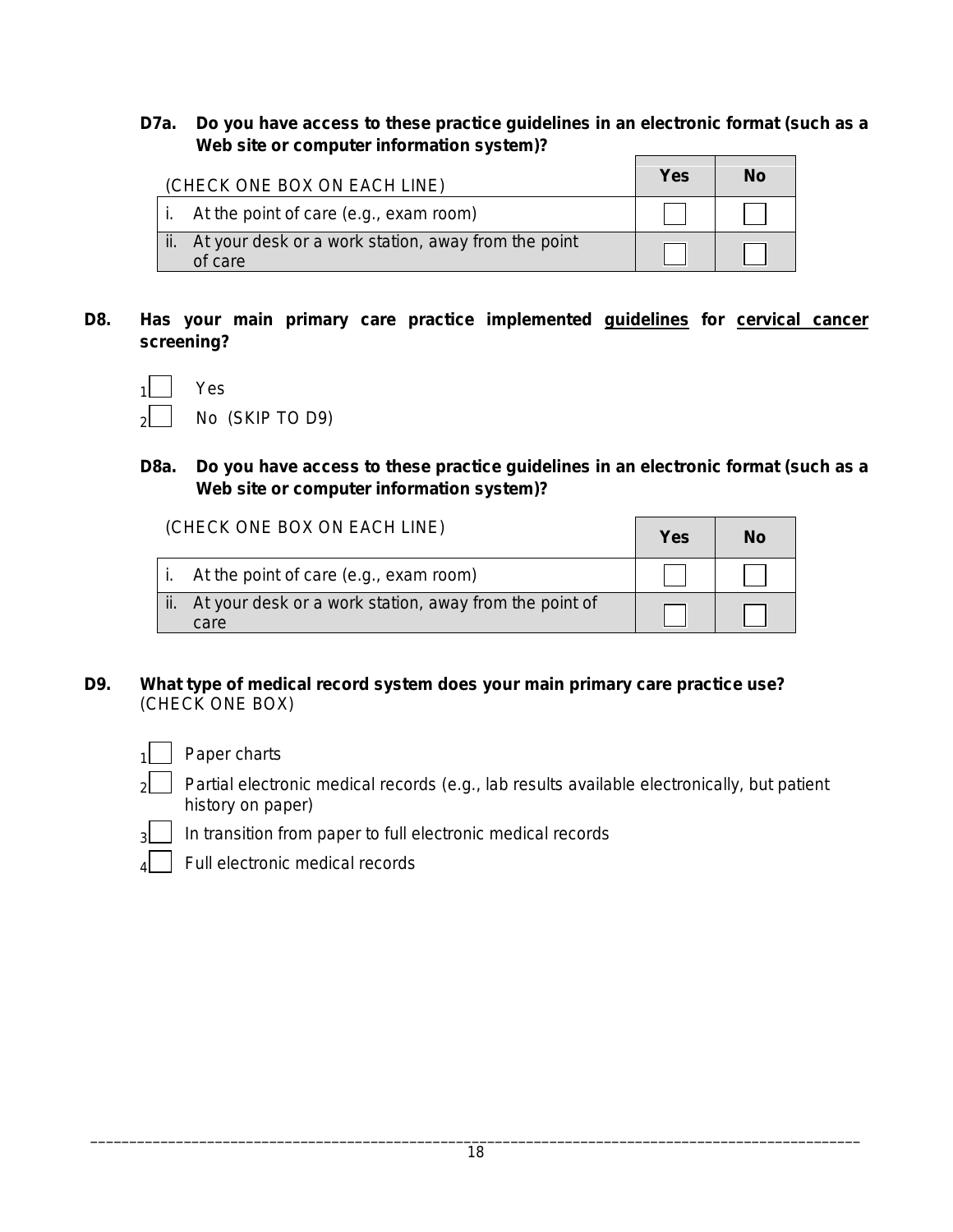- **D10. Does your main primary care practice have a system to track patients who do not complete follow-up of an abnormal screening result?**
	- **a. Breast Cancer Screening**



**b. Cervical Cancer Screening**



## **D11. Does your main primary care practice have a mechanism to inform patients of abnormal results?**

|    | (CHECK ALL THAT APPLY IN EACH COLUMN)               | <b>Breast Cancer</b><br><b>Screening</b> | <b>Cervical Cancer</b><br><b>Screening</b> |
|----|-----------------------------------------------------|------------------------------------------|--------------------------------------------|
| a. | Yes, letter sent by US mail                         |                                          |                                            |
| b. | Yes, telephone call                                 |                                          |                                            |
| c. | Yes, e-mail message                                 |                                          |                                            |
| d. | Yes, other mechanism (specify):                     |                                          |                                            |
| е. | Yes, don't know method, handled by other department |                                          |                                            |
|    | No.                                                 |                                          |                                            |

- **D12. Do you or does someone in your main primary care practice arrange a screening visit for eligible patients when their current appointment is for another reason?**
	- **a. Breast Cancer Screening**
		- $1$  Yes  $2$  No
	- **b. Cervical Cancer Screening**
		- Yes.

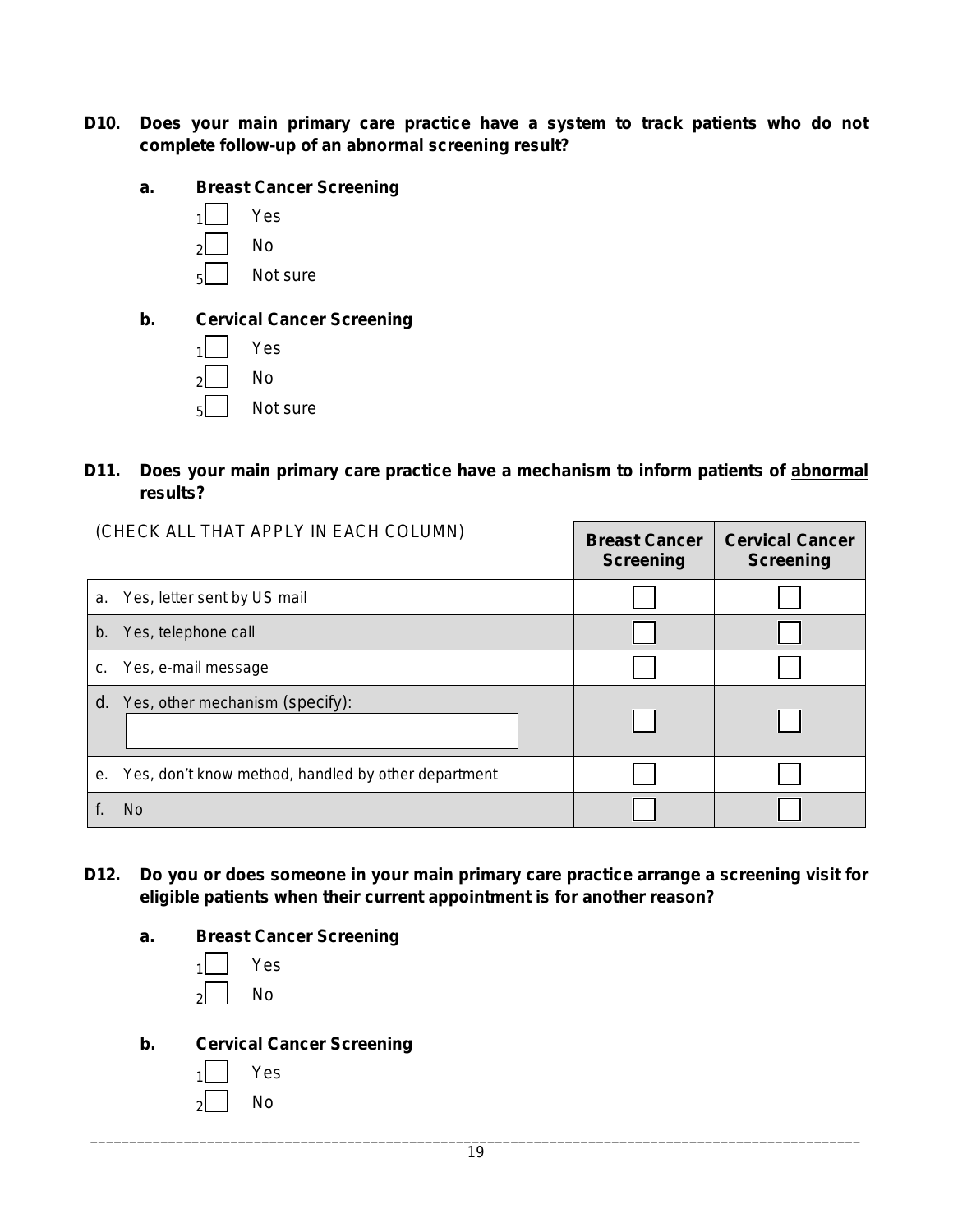- **D13. During the past 12 months, did you receive reports from any source regarding rates of cancer screening for your patients?**
	- **a. Breast Cancer Screening**



## **b. Cervical Cancer Screening**

- $1$  Yes  $2$  No 5 Not sure
- **D14. Did you receive reports that allowed you to compare your own performance with your own patients to the performance of other practitioners and their patients?**

## **a. Breast Cancer Screening**

| 1  | Yes      |
|----|----------|
| 2l | Nο       |
| 5l | Not sure |

#### **b. Cervical Cancer Screening**

| 1  | Yes      |
|----|----------|
| 2  | Nο       |
| 5l | Not sure |

#### **D15. During the past 12 months, were your payments adjusted based on your performance, as reflected in these cancer screening reports?**

#### **a. Breast Cancer Screening**

| $\overline{1}$ | Yes      |
|----------------|----------|
| ار             | Nο       |
| اء<br>ا        | Not sure |

#### **b. Cervical Cancer Screening**

 $1$  Yes  $2$  No  $\mathsf{s}$  | Not sure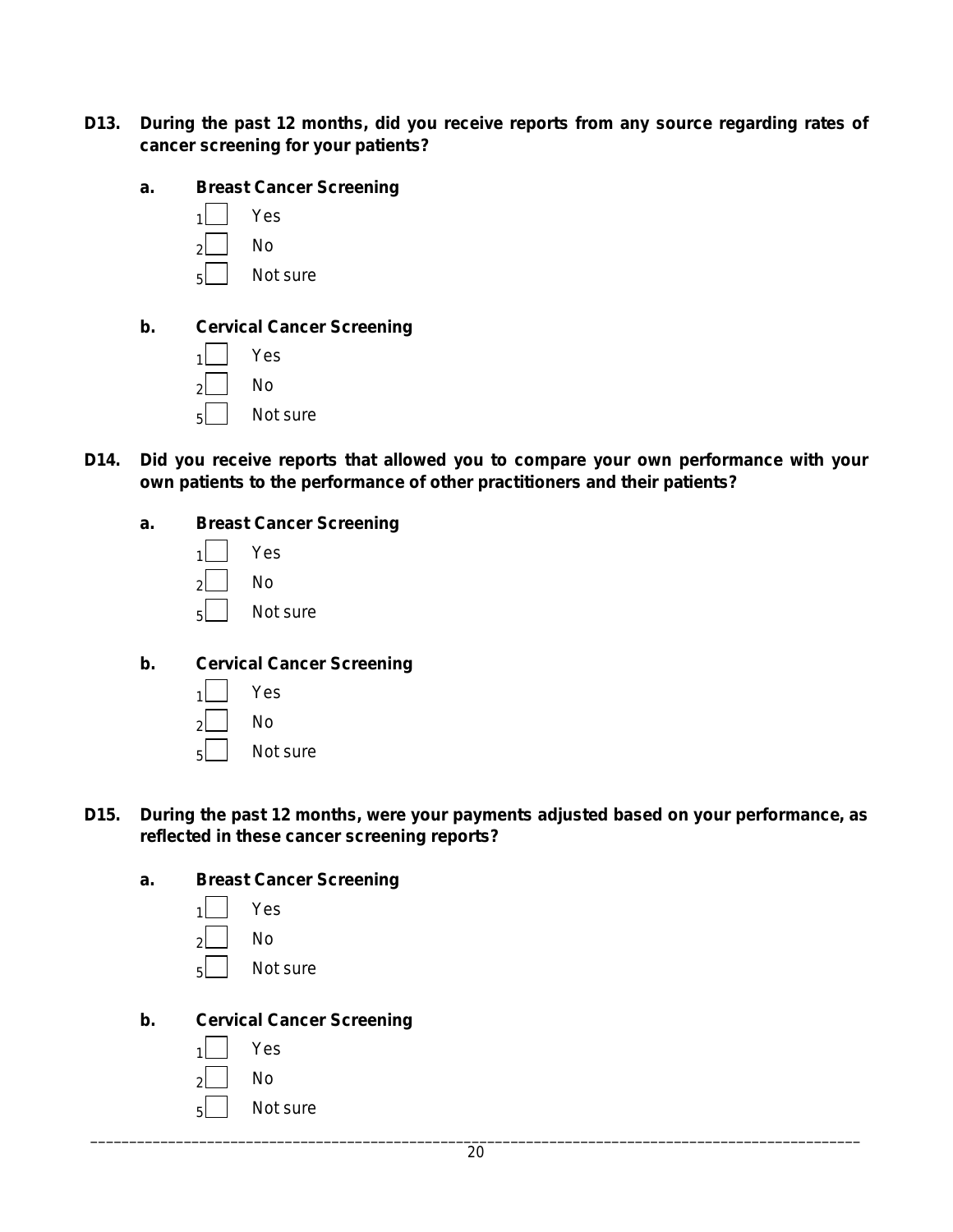\*\*D16. During a typical <u>week,</u> approximately how many patients do you see in your main primary **care practice location?**

(CHECK ONE BOX)

| 25 or fewer |
|-------------|
| 26-50       |
| 51-75       |
| 76-100      |
| 101-125     |
|             |

- $\overline{\phantom{0}}$ 126 or more
- **D17. Approximately what percentage of your patients in your main primary care practice location is:**

(YOUR BEST ESTIMATE IS FINE).

| (CHECK ONE BOX ON EACH<br>LINE)       | $0 - 5%$ | $6 - 25%$      | 26-50%         | $51 - 75%$ | 76-100% | Don't<br><b>Know</b> |
|---------------------------------------|----------|----------------|----------------|------------|---------|----------------------|
| Uninsured<br>a.                       |          | ി              | -31            |            | -5L     | 8I.                  |
| Insured by Medicaid<br>$\mathsf{b}$ . |          | $\overline{2}$ | 3 <sup>L</sup> |            | 5L      | $\mathsf{R}$         |

**D18. Approximately what percentage of your patients in your main primary care practice is:** (YOUR BEST ESTIMATE IS FINE).

|                       | <b>Percent of patients</b> |
|-----------------------|----------------------------|
| a. less than 18 years | %                          |
| b. 18-39 years        | $\%$                       |
| c. 40-64 years        | $\%$                       |
| d. $65+$ years        | $\%$                       |
| <b>TOTAL</b>          | 100%                       |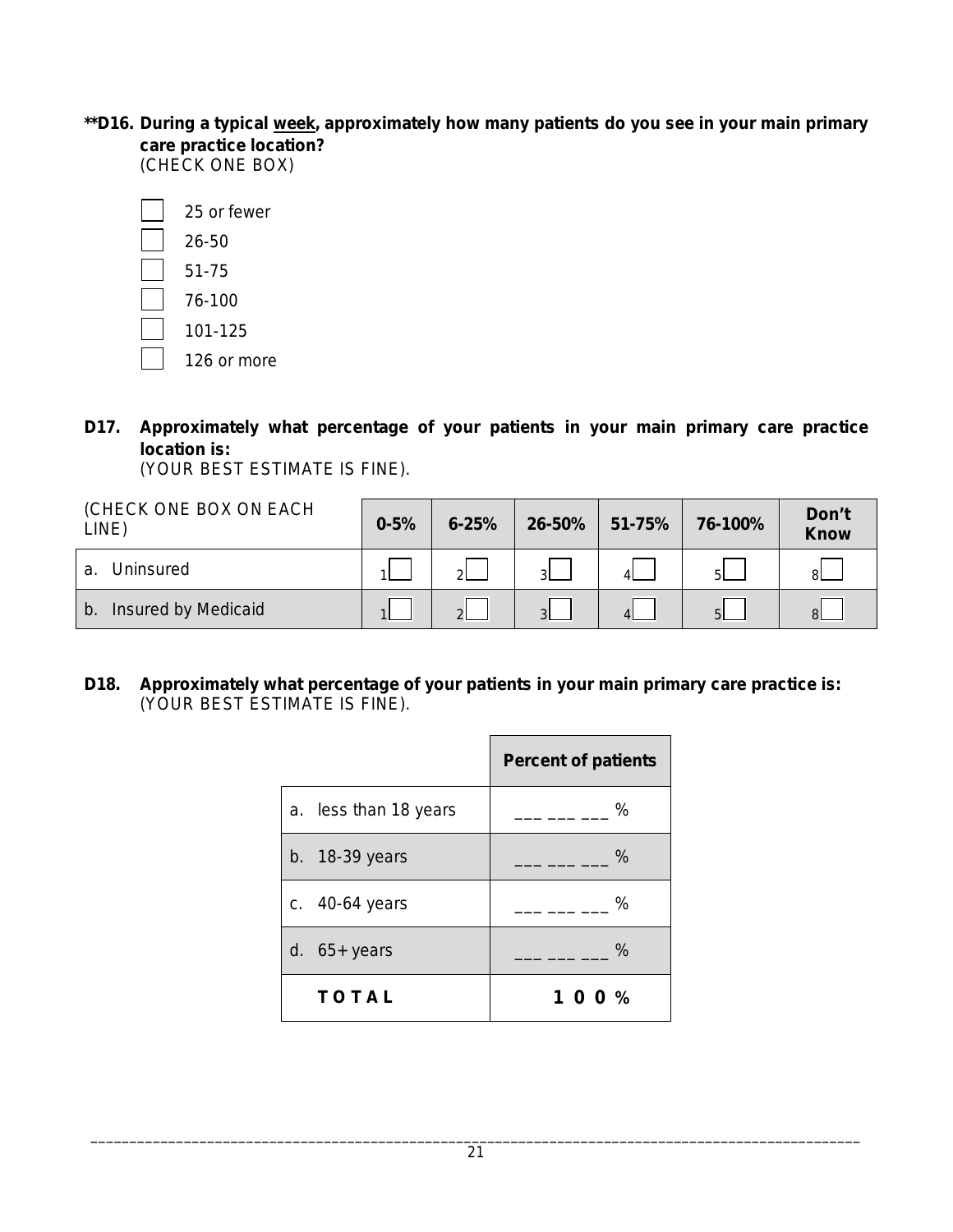## **\*\*D19. Approximately what percentage of your patients in your main primary care practice is female?**

(YOUR BEST ESTIMATE IS FINE).

|           | <b>Percentage of</b><br>patients |
|-----------|----------------------------------|
| a. Female |                                  |

## **D20. Approximately what percentage of your patients in your main primary care practice is:**  (YOUR BEST ESTIMATE IS FINE)

| (CHECK ONE BOX ON EACH LINE)                       | $0 - 5%$ | $6 - 25%$     | 26-50%         | 51-75%   | 76-100%        | Don't<br><b>Know</b> |
|----------------------------------------------------|----------|---------------|----------------|----------|----------------|----------------------|
| White<br>a.                                        |          | ച             | $\mathcal{R}$  |          | 5 <sup>1</sup> | 8I                   |
| <b>Black or African-American</b><br>$b$ .          |          | റി            | $\overline{3}$ |          | 5 <sup>1</sup> | 8I                   |
| Asian<br>C.                                        |          | 21            | 31             |          | 5 <sup>1</sup> | -81                  |
| Native Hawaiian or Other Pacific<br>d.<br>Islander |          | $\mathcal{D}$ | $\mathcal{R}$  | $\Delta$ | $\overline{5}$ | $\mathsf{R}$         |
| American Indian or Alaska Native<br>$e_{1}$        |          | ി             | વ              |          | 51             | я                    |

**D21. Approximately what percentage of patients in your main primary care practice is Hispanic or Latino?** (YOUR BEST ESTIMATE IS FINE). (CHECK ONE BOX)

0-5% 6-25% 26-50% 51-75% 76-100% Don't Know

**\*D22. Do you as an individual have an affiliation with a medical school, such as an adjunct, clinical, or other faculty appointment?**

| $\mathsf{1}$ | es<br>Y |
|--------------|---------|
| ار           | N٥      |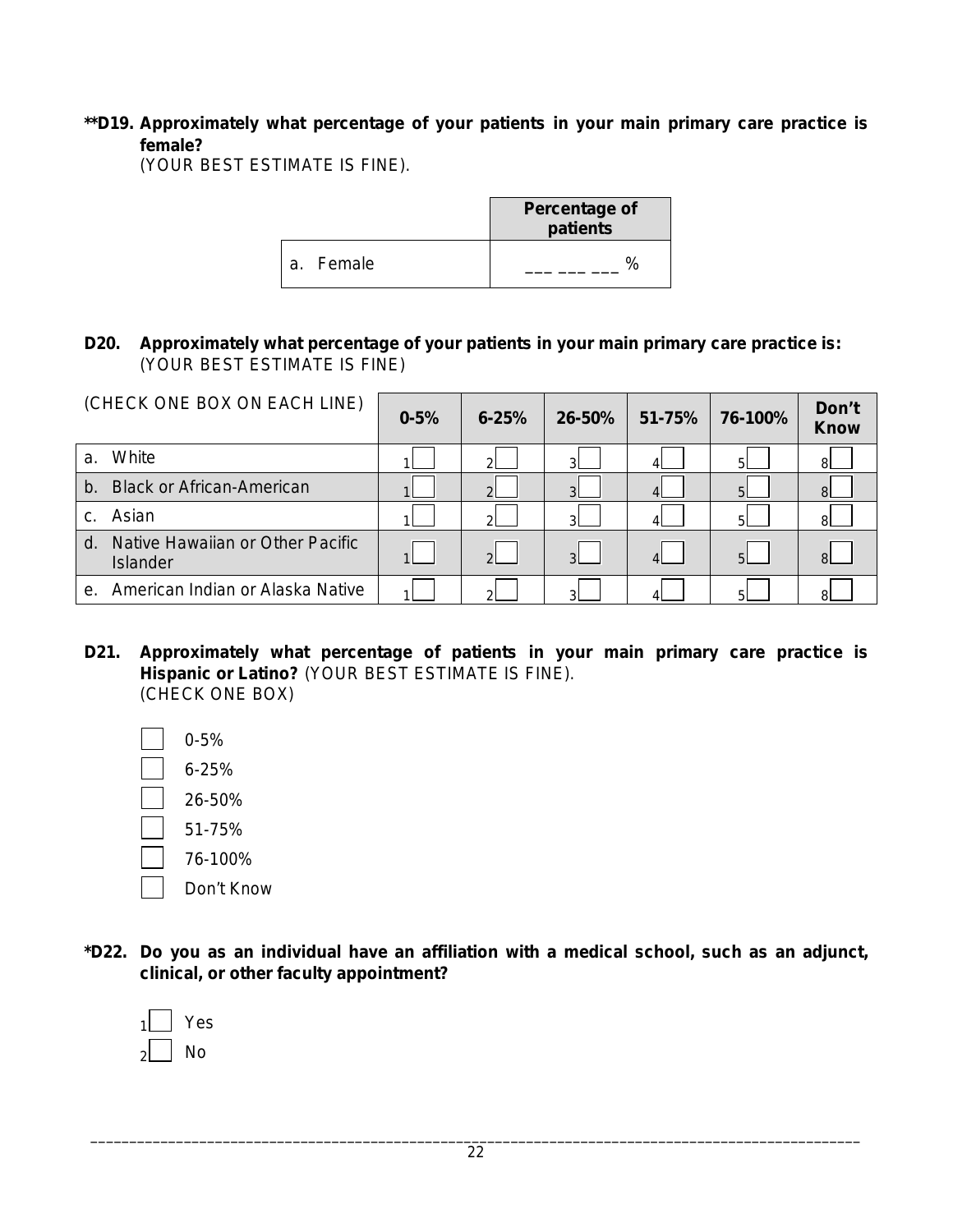## **D23. When was the last time you participated in a CME on:**

| (CHECK ONE BOX ON EACH<br>LINE)      | <b>Within the</b><br>past 3 years | 3-6 years<br>ago | More than<br>6 years ago |
|--------------------------------------|-----------------------------------|------------------|--------------------------|
| <b>Breast Cancer Screening</b><br>a. |                                   |                  | ົ                        |
| b. Cervical Cancer Screening         |                                   |                  |                          |

#### **D24. Are you aware of, and have you ever referred a patient to, any of the following services for cancer information?**

| (CHECK ONE BOX IN EACH ROW) |                                                                       | Aware<br>and<br>Referred | Aware<br>of It,<br><b>Never</b><br>Referred | Not<br>Aware<br>of It | <b>Not</b><br>sure |
|-----------------------------|-----------------------------------------------------------------------|--------------------------|---------------------------------------------|-----------------------|--------------------|
| a.                          | The 1-800-4-CANCER Cancer Information Service<br>telephone line       |                          | $\mathcal{D}$                               | ЗI                    | 5 <sup>1</sup>     |
| b.                          | The <b>WWW.cancer.gov</b> National Cancer Institute<br>website        |                          | $\mathcal{D}$                               | $\mathbf{R}$          | $5 \overline{5}$   |
| C.                          | The www.cdc.gov Centers for Disease Control and<br>Prevention website |                          | ୵                                           | $\mathbf{R}$          | 51                 |
| d.                          | Other <i>(specify)</i> :                                              |                          | $\Omega$                                    | հ                     | 5                  |

- **D25. The Centers for Disease Control and Prevention (CDC) funds state health departments to provide breast and cervical cancer screening services to low income women through the National Breast and Cervical Cancer Program (Title XV). The state health departments contract out the screening services to physicians and other health care providers. Do you currently participate in this state or national screening program?** 
	- $1$  Yes  $\overline{\phantom{a}}$  No 8 Don't Know
- **\*\*D26. Do you consider yourself to be Hispanic or Latino?**

| 1l | es  |
|----|-----|
| 2  | \სი |